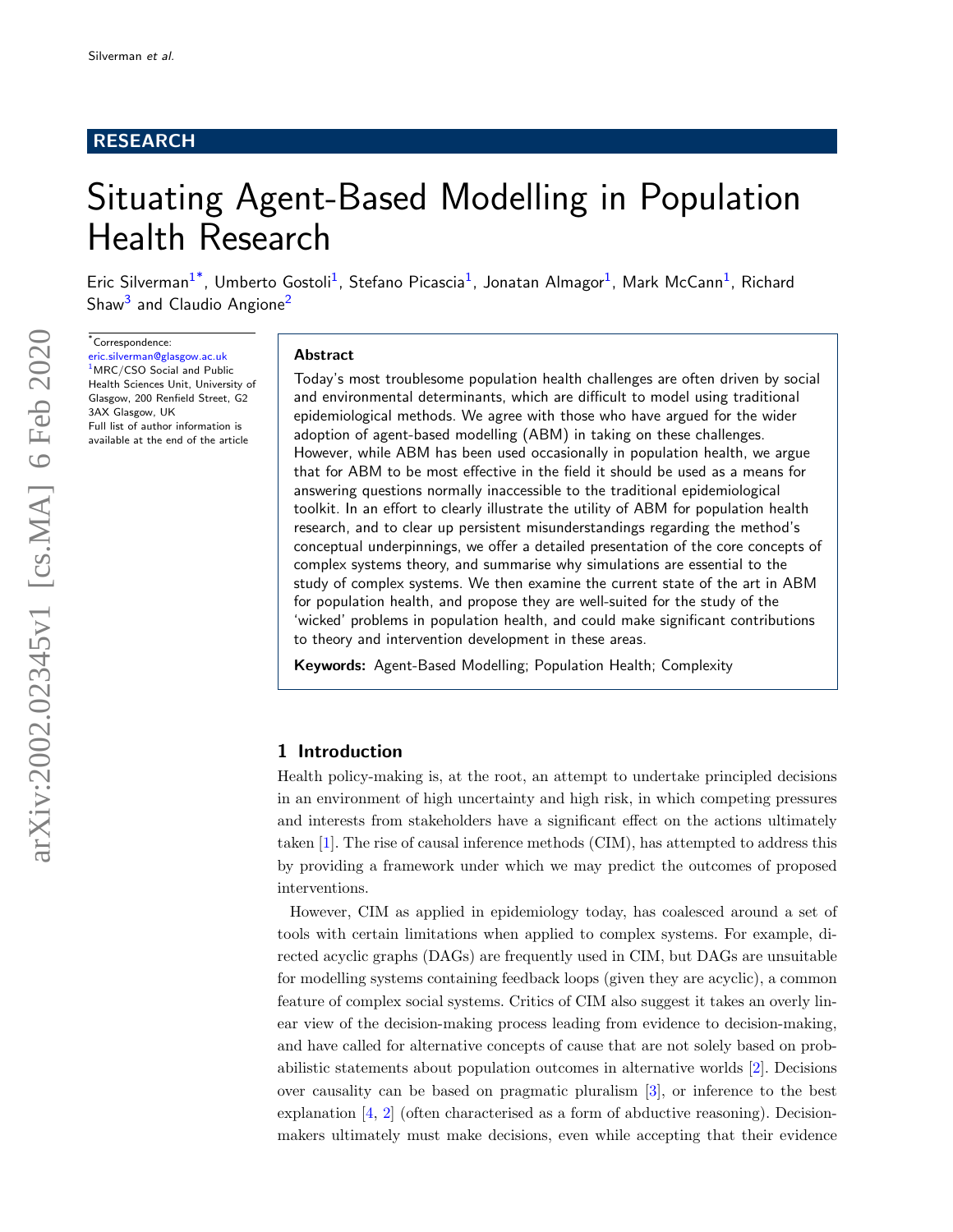is incomplete or flawed or both, and that the exact causal process underlying the system of interest is still uncertain.

Here we propose that the addition of Agent-Based Modelling (ABM) and related complex-systems-based approaches to the population health toolkit will enable better-informed and more robust decision-making in population health. ABMs allow for the representation of causal processes in systems that include feedback loops and multiple layers of complex, interacting components. ABMs can model explicitly the individual-level decision-making that can lead to unexpected emergent effects at the population level. The necessity of constructing informed conceptual models of system processes when building an ABM also opens up new avenues for co-production of models with decision-makers, while also facilitating the inclusion of both quantitative and qualitative data. Taken in combination, these properties of ABMs enable them to serve as a complementary approach to the current population health toolset, and in turn to enable both scientists and policy makers to better navigate the non-linear abductive process leading from scientific evidence to policy action.

## 2 The need for a new approach to decision-making

Research in population health has to its credit a number of major successes over the years, due to concerted action on communicable disease through improved sanitation and mass immunisation programmes, prompting major progress on serious health problems such as lung cancer and heart disease and a steady increase in life expectancy until recently [\[5\]](#page-19-7). More recently, significant progress has been made on noncommunicable diseases through tobacco control and lifestyle education. However, 'despite major investment in both research and policy, effective action to tackle pressing contemporary public health challenges remains elusive' [\[6\]](#page-19-8). The most intractable health problems are those that spring fundamentally from more complex causes: behavioural and social influence; and environmental interaction. Some notable 'wicked' problems [\[7\]](#page-19-9) include obesity, alcohol and drug misuse, and the persistence of health inequalities, among others.

The 'wicked' health problems of the 21st century are driven by numerous influences where the causal links are not clearly defined, and the mechanisms that influence them are elusive [\[8\]](#page-19-10). Wicked problems in health are serious challenges for policy makers, given that such problems 'are continually evolving; have many causal levels; have no single solution that applies in all circumstances and solutions can only be classified as better or worse, rather than right or wrong' [\[9\]](#page-19-11). Behavioural risk factors underpin these wicked health problems, but the evidence is sparse as to how physical and social environments influence health behaviours, and what can be done to improve them.

Identifying, implementing and evaluating effective responses to major population health challenges requires a wider set of approaches beyond the traditional methods of public health research and should involve a wider set of actors beyond the health services [\[10\]](#page-19-12). Population health is influenced by multiple interacting determinants, including social, political, environmental, biological and behavioural factors. Current challenges to the health of the public, and the overarching inequalities in health within and across populations, are resistant to simple, linear, silver-bullet approaches [\[6\]](#page-19-8).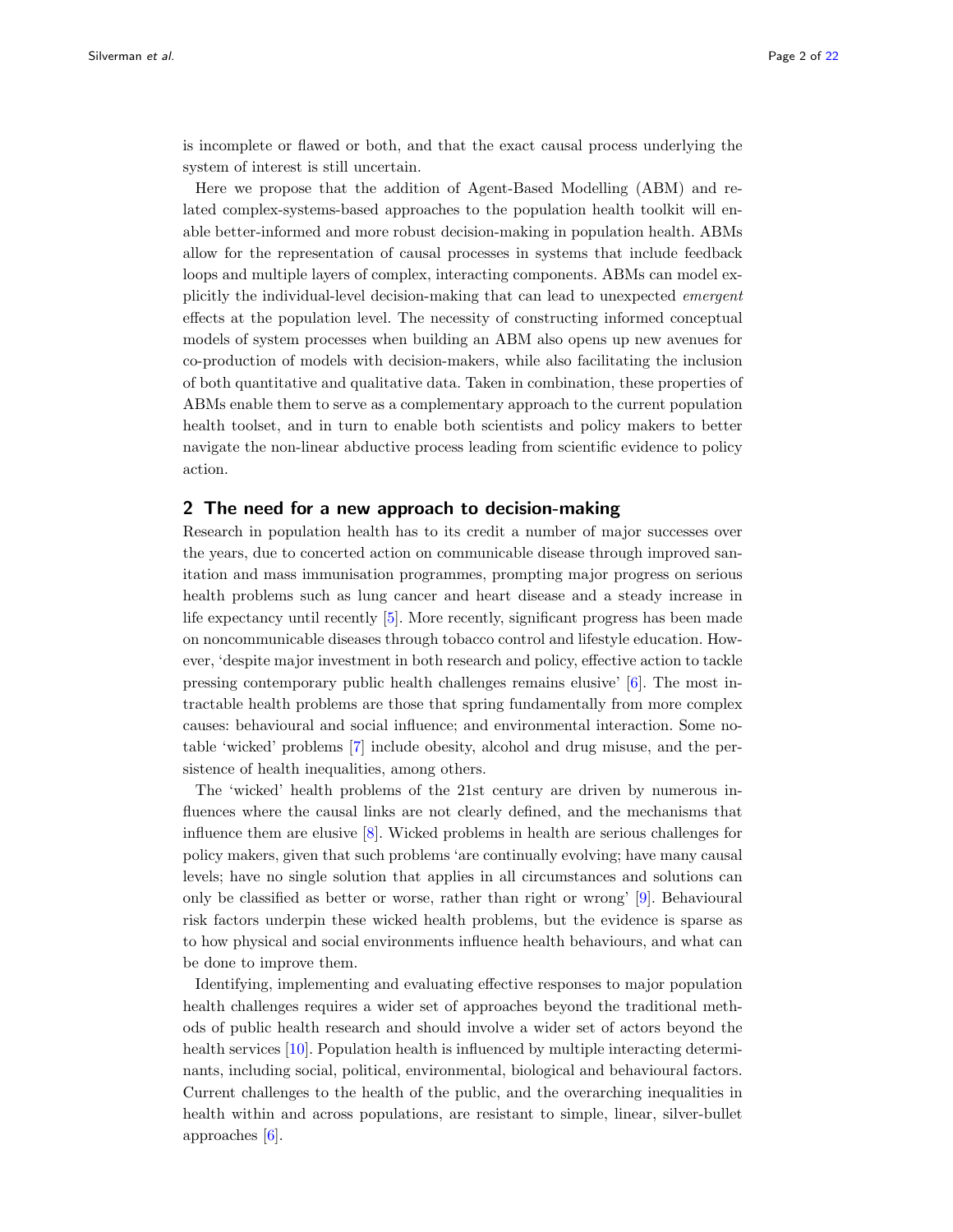Traditional epidemiological methods face the most difficulties in these types of population health challenges, in which determinants of illness and disease are multifaceted, inter-related and non-linear [\[11\]](#page-19-13). Unravelling the complex interactions of social and environmental determinants is challenging when using statistical methods in which individuals and their actions may not be explicitly represented. Individualbased modelling practices such as microsimulation can model some of these behavioural and spatial effects, but the effects of interactions between individuals and environmental factors are still hard to capture.

We claim that the study of 'wicked' health problems necessitates the investigation of human society as a complex system, and that public health itself can be conceptualised as the systemic emergent outcome of a complex system. Complex systems in this context can be defined as systems composed of interacting adaptive agents. More precisely, the dynamics of a complex system are driven by the interaction taking place at the level of its components, and the components' adaptations to the environmental changes they mutually generate. As such, social systems display some characteristic properties which do not lend themselves to reductionist approaches, but instead necessitate the adoption of 'bottom-up' models, i.e. models that generate aggregate patterns starting from an explicit representation of the behaviour of the components of the system – in this case, individuals; the direct interactions between the components; and interactions between the components and their environment.

Consequently, we propose that complex systems simulation methods, in particular various forms of agent-based modelling (ABM), are a critical component in the fight against the 'wicked' health problems facing us in the 21st century and should become a key part of the toolkit for tackling public health problems. These modelling techniques allow us to represent individual behaviours and their interactions, study the tangled web of causal relationships among environmental, physical and social factors affecting health-related behaviours, and simulate the effect of these relationships on the dynamics of public health problems at the population level.

Ultimately, we take the view that decision-making related to complex, 'wicked' health problems must include the use of simulation in order to address these issues in a coherent way.

In the remainder of this article, we will summarise the key characteristics and properties of complex systems, explain the utility of ABMs for the study of complex problems in population health, and critique the previous methodological debate on ABMs in this area.

# 3 Challenges from complexity in public health

In line with our claim that public health is an emergent property of a complex system, in this section we explain the key characteristics of complex systems, the ways in which human society fulfills these characteristics, and the resultant impact on research efforts related to human social systems.

## 3.1 Emergence

A fundamental property of complex systems is emergence, which philosopher Mark Bedau divided into strong and weak forms in the context of complex systems [\[12\]](#page-19-14).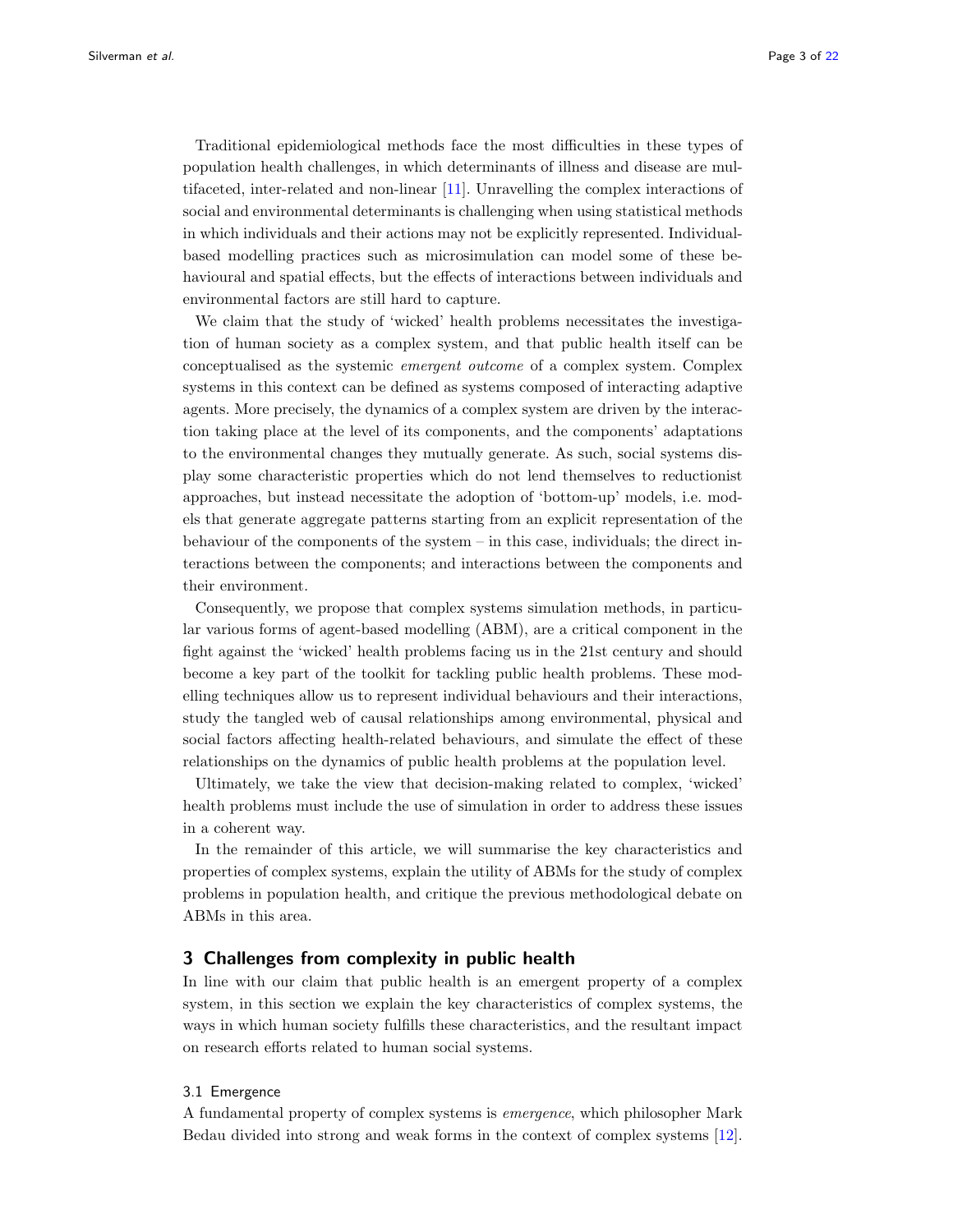Frequently, references to emergence in the natural sciences and philosophy are referring to strong emergence, which describes properties of systems which are not deducible from the behaviour of their component parts. To paraphrase Bedau's example, the inscrutable phenomenon of consciousness is clearly a consequence of neural activity, yet our knowledge of the behaviour of neurons does not provide us with any insight into the function of consciousness [\[12\]](#page-19-14). Consciousness is not a property exhibited by individual neurons, and appears distinct from any particular neural property or behaviour, and still it arises from neural activity. Consciousness can also change our neural activity, despite being distinct from it; this is downward causation, meaning that an emergent property can alter the behaviour of the component parts from which it emerges.

Strong emergence, while successfully capturing the idea of a macro-level property which is distinct from and yet capable of influencing its own components – as opposed to a macro-property that is merely an interesting consequence of microlevel activity – is philosophically problematic. Strongly emergent properties appear to be essentially autonomous from their components, and yet are able to exert strong causal influence on those same properties.

Consequently, Bedau's exploration of weak emergence has become an important concept for complex systems science:

Macrostate P of S [system composed of micro-level components] with microdynamic [micro-level behaviour] D is weakly emergent iff [if and only if] P can be derived from D and S's external conditions, but only by simulation (Bedau 1997 p. 4)

In other words, the behaviour of a system composed of interacting micro-level components is ultimately derived from its micro-level behaviours and the influence of its environment. If we can simulate these interactions explicitly, we can simulate the dynamic that generates the emergent property, and thus we can replicate the emergent macrostate of that system. Weakly-emergent properties are accordingly more accessible to scientific study, in that their emergence can be replicated via step-by-step simulation of the interaction of their constituting components and the surrounding environment. Conversely, if we do not simulate this dynamic, we cannot replicate the weakly-emergent behaviour.

This latter point is particularly important, as the macro-level emergent outcomes of a system's microdynamic cannot be straightforwardly predicted, even with perfect knowledge of a system's initial state and the rules driving its microdynamic. Bedau illustrates this using the Game of Life, a famous computational system in which cells on a grid change state according to the states of their neighbours. Cells in Life have only two states – alive or dead – and their future states are determined by very simple rules according to how many of their neighbouring cells are alive or dead  $\left[1\right]$ . Despite this simplicity, even very simple starting configurations in Life can produce remarkably complex behaviour (see e.g. Figure [1\)](#page-4-0), and Life can even play host to patterns capable of replicating any possible computation (a property

<span id="page-3-0"></span><sup>[1]</sup>Life's rule is often expressed simply as B3S23: cells are (B)orn when they have exactly three live neighbours, and (S)urvive if they have two or three live neighbours. In all other circumstances, cells die or remain dead.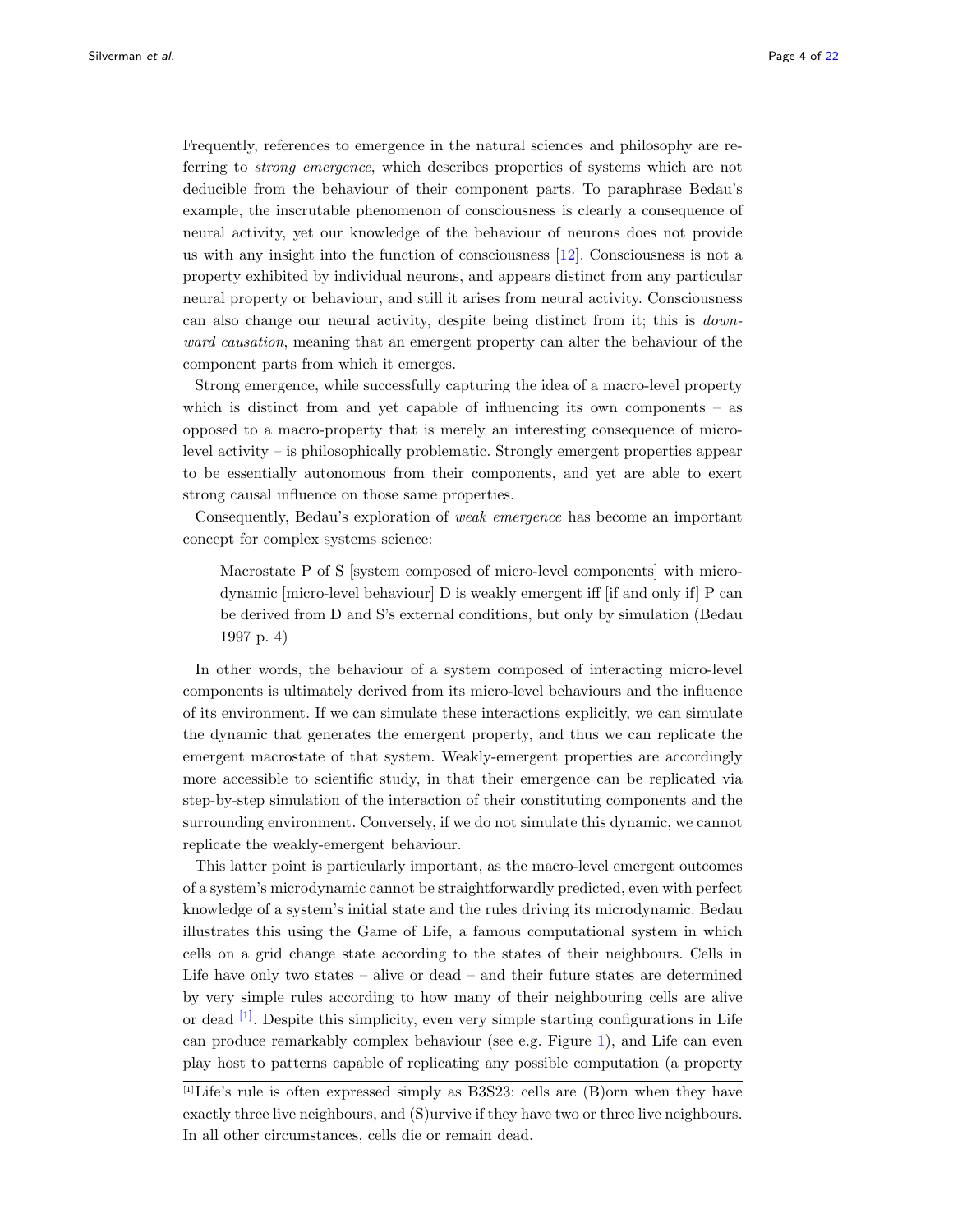

<span id="page-4-0"></span>known as computational universality) [\[13,](#page-19-15) [14\]](#page-19-16). As Bedau notes, this has profound implications:

With few exceptions, it is impossible without simulation to derive the macrobehaviour of any state in a Life configuration even given complete knowledge of that configuration. In fact, since a universal Turing machine can be embedded in Life, the undecidability of the halting problem proves that in principle there can be no algorithm for determining whether the behaviour exhibited in an arbitrary Life world will ever stabilize. Yet all Life phenomena can be derived from the initial conditions and the birth-death rule. (Bedau 1997 p. 14)

Thus, the only way we can replicate the weakly-emergent macrostates of the Game of Life is to simulate its behaviour step-by-step. By extension, given that most complex systems will have significantly more complicated microdynamics than the Game of Life, replicating the macrostates of weakly-emergent systems requires the use of simulation to replicate their microdynamics.

A well-known example of an agent-based model replicating a weakly-emergent phenomenon from the interaction of micro-level entities is given by Schelling's residential segregation model [\[15,](#page-19-17) [16\]](#page-19-18). In this model, very simple agents are living in a virtual grid-based world, and at each discrete step of the simulation are able to choose to move their location. Their decision to move is based on a preference for the group composition of their neighbourhood; if the number of their neighbours belonging to a different group than themselves is above a certain threshold, the agent will move to a new random square on the grid. Here the agents' segregation is the emergent property of the system, while the preference for in-group neighbours is the parameter driving the agents' behaviour. Schelling showed that even a relatively low threshold generates a high degree of residential segregation, a result which is not predictable solely by knowing the agents' behavioural rules (see Figure [2\)](#page-5-0). Thus we can describe Schelling's model as *weakly emergent*, given that its macrostate is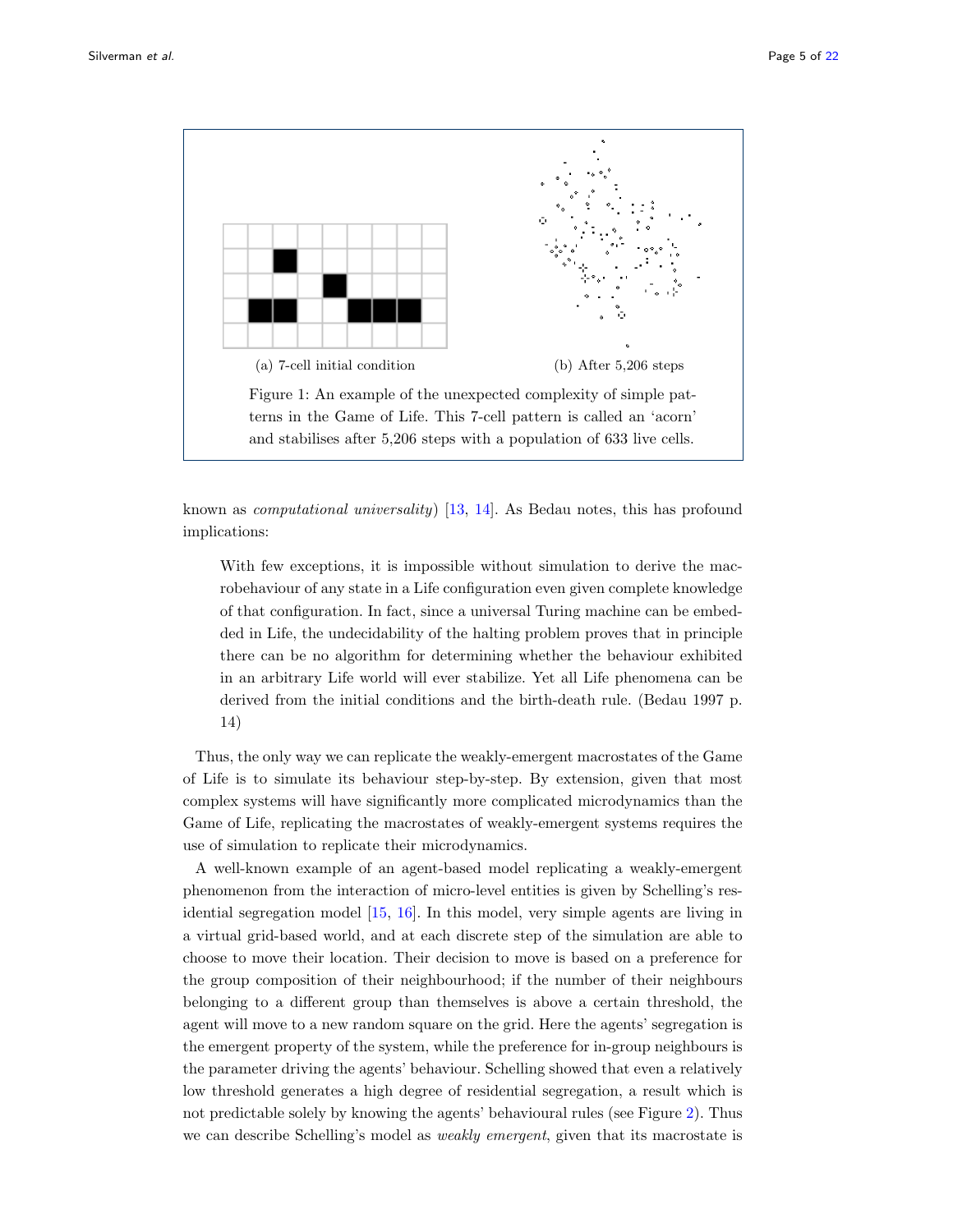

<span id="page-5-0"></span>derivable only by simulating the system step-by-step, despite its known and very simple behavioural rules.

Similarly, the phenomena of interest in public health research – from the development of health inequalities to the spread of obesity in certain communities – are consequences of complex interactions between individuals and their physical and social environments. Successful interventions may seek to influence the phenomena by altering individual, low-level behaviours through a number of different routes, in the hope that the population-level picture which emerges from those actions changes for the better – much like the simulation scientist tweaking the preferences of Schelling's agents in the hope of reducing segregation. Following Axelrod and Tesfatsion, we might align ourselves to using ABMs for normative understanding, or 'evaluating whether designs proposed for social policies, institutions, or processes will result in socially desirable system performance over time' [\[17\]](#page-19-19).

If we accept that population-level health patterns are weakly-emergent phenomena deriving from the interactions between individual, society and environment, then it follows that answering some questions about those properties will require simulating those interactions explicitly via simulation. Agent-based modelling, as a methodology tailored to the investigation of emergent properties, is well-placed to provide insight into these phenomena by explicitly modelling both individual behaviours in response to an intervention and interactions between individuals and with their environment.

# 3.2 Non-linearity

In the context of complex systems science, there are two extant definitions of 'nonlinearity'. The first, which we will refer to as *causal non-linearity*, encompasses the manner in which complex systems tend to be characterised by cyclic, relational and mutual causal relationships between the variables describing the system's state. This characteristic of complex systems means that popular causal inference methods like directed acyclic graphs (DAGs) cannot be used to characterise complex systems, as DAGs cannot include feedback loops.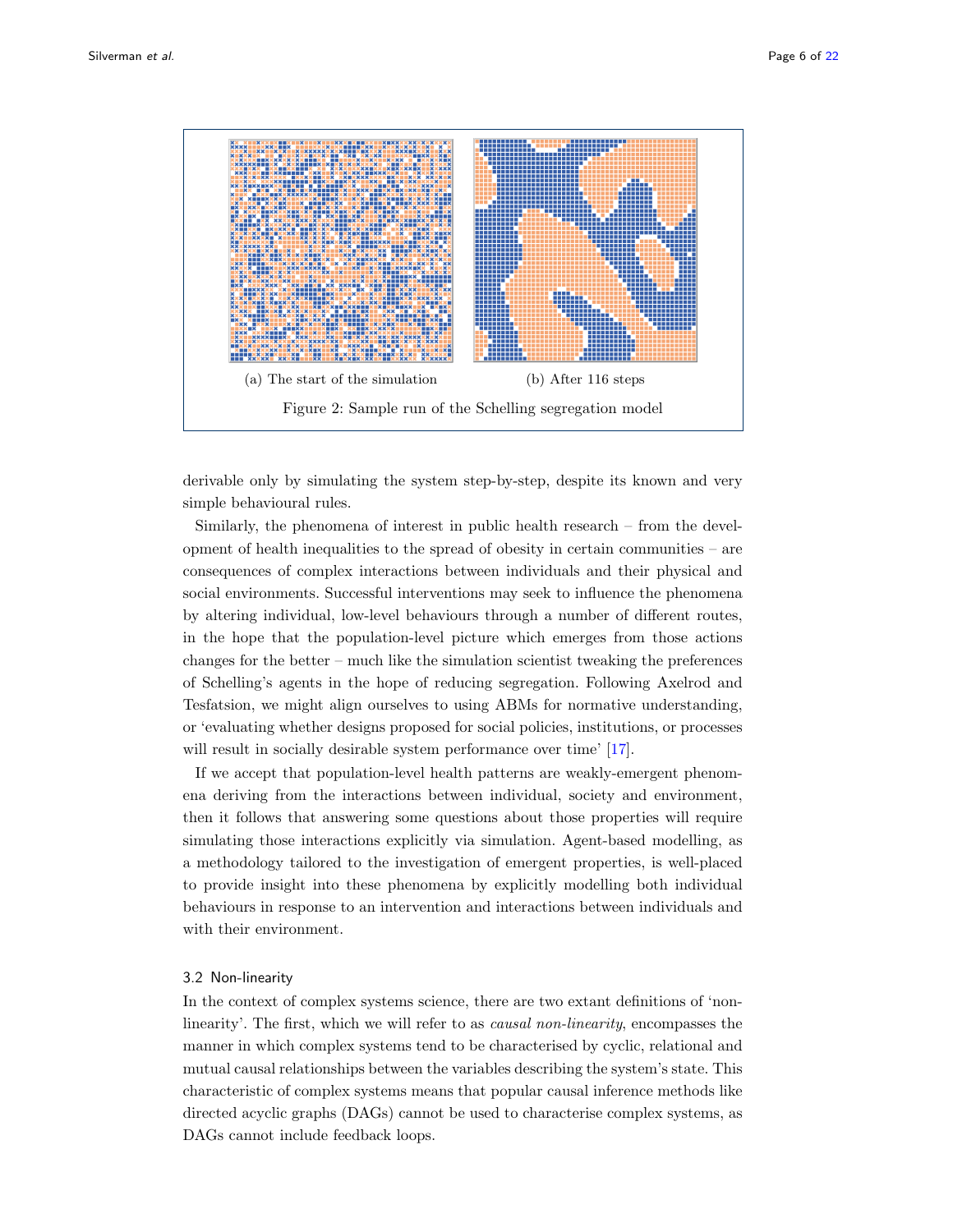The Schelling model again provides a useful example of this concept. Schelling's simple agents change the local environment of both their previous and current neighbours, thereby affecting the probability that those neighbours may move to another location. In this way, the agents are affecting the actions of other agents indirectly via their shared environment.

Applying this concept in the context of public health, we might imagine an ABM that examines how unhealthy behaviours propagate in a social network by explicitly representing agents with their characteristics, social relations and interactions. For example, a simulation can explore the spread of unhealthy habits (such as smoking, drinking, and drug-use) among socially-related individuals, and evaluate the effectiveness of various strategies of network intervention that intend to induce desirable behavioural change across the social network.

Complex systems are characterised by a tangled web of non-linear causal relationships, which blurs the distinction between exogenous and endogenous variables. The non-linear causal relationship among the system's components and between the components and their environment is the fundamental reason behind our inability to forecast the system's dynamics from the components' behavioural rules: the web of causal relationships is simply too tangled for our limited cognitive capabilities to take all of them into account when trying to run a mental simulation of the system.

The second definition of 'non-linearity' refers to the kind of relationship between one or more exogenous variables and one endogenous variable: in this case, saying that the relationship is not linear means that variations in the exogenous and the endogenous variables are not proportional. In the Schelling model, we may change the agents' tolerance for different neighbours without noticing any significant change in residential segregation at the population level, as long as we are below or above a threshold level. Once we reach this level, however, a slight change in the agents' tolerance changes the system from a mixed state to a segregated one. Thus, the relationship between the agents' tolerance and the system's level of residential segregation is a non-linear one.

A similar relationship is found in the dynamics of infectious disease. The spread of an infectious disease is defined by the basic reproduction number, which is the average number of new cases caused by an infected individual during his infectious period. The basic reproduction number is a threshold that dictates whether the infection will persist over time. When the reproduction number is lower than one, the infection can not persist in the population, whereas if it is greater than one the infection will spread and persist. Non-linearity is significant to both the Schelling model and in infectious disease modelling, since it demonstrates how past trends may abruptly change once a certain threshold is crossed, producing a qualitative change in the state of the system: from mixed to segregated and from a non-persistent infection to an epidemic.

Of course, these two kinds of 'non-linearity' are strictly related. Complex systems are characterized by non-linear causal relationships between its components, and thus we often observe a non-linear relationship between exogenous and endogenous variables at the aggregate level.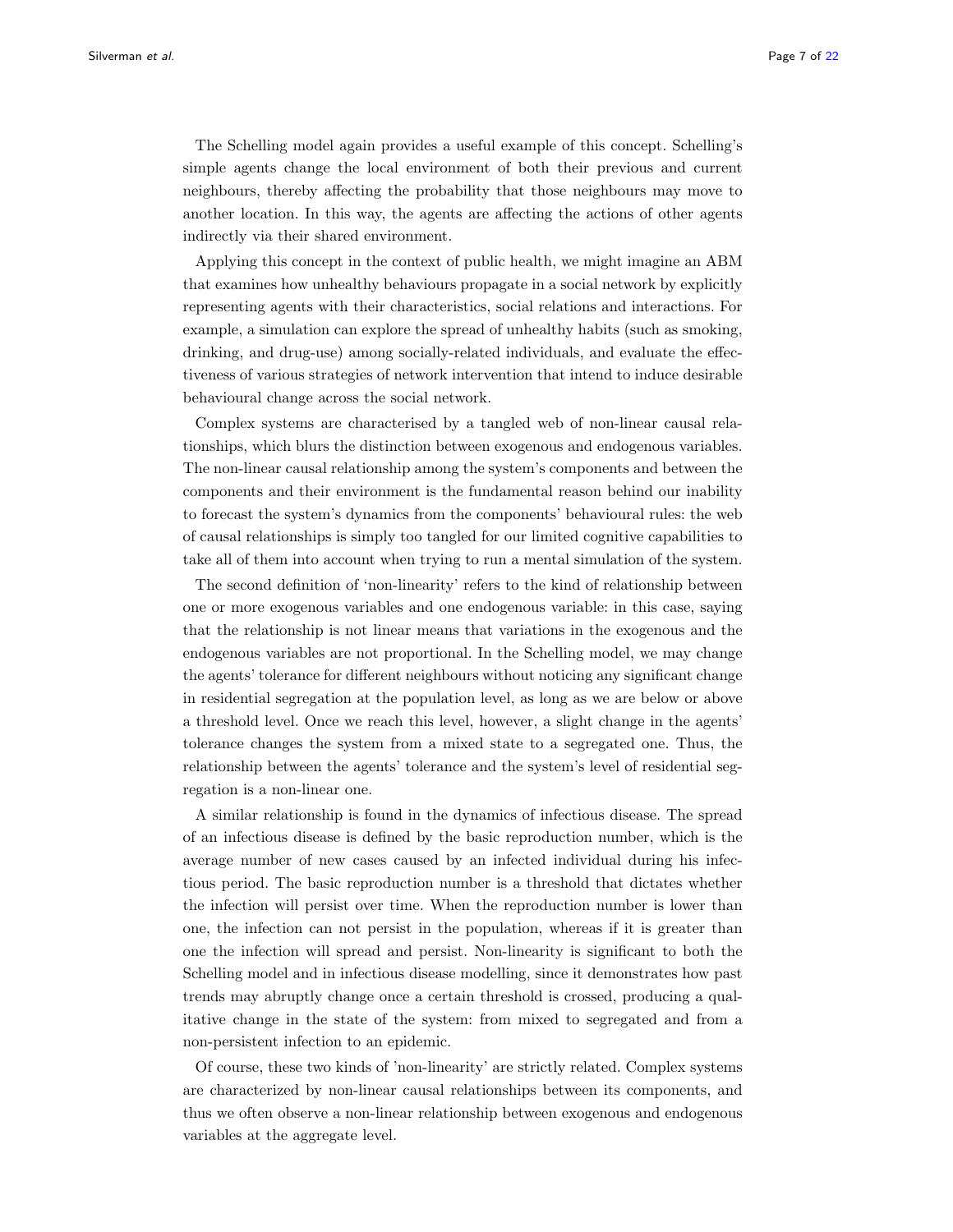## 3.3 Adaptive behaviour

Adaptive behaviour refers to the capacity or propensity for an agent to change its state following a change in its environment (including the behaviour of its neighbours) $\left|2\right|$ . This fundamental characteristic of complex systems allows for non-linear causality: an environmental variation prompts the agents' behavioural responses, which then feed back into additional environmental variations, and so on. In other words, the system's components may affect each other both directly and indirectly through changes in their common environment.

For example, consider the development of a new road that passes through a neighbourhood that will increase traffic, noise and air pollution in the area. As a result, residents who can afford to move may leave, and local housing prices may decline. The decline in housing prices may attract a less affluent population to the area. In this situation, individuals are adapting to new conditions in the environment, and the system – and thus the neighbourhood – self-organises as a result. In the new order that emerges an increasingly deprived population is located in a neighbourhood with poor environmental conditions and exposed to greater health risks.

Given that the components are the 'engines' of the co-evolutionary process driving the system's dynamics, the behavioural model of these components is the fundamental building block of any complex systems model. As these are weakly-emergent phenomena, we cannot replicate the dynamics of the system unless we simulate it as the result of the interaction between the system components and their environment.

Human societies are characterised by adaptive behaviour of the most complex kind, as human beings are able to recognise that they are in a complex system, identify the system's emergent properties and develop models that take them into account to drive their own actions. This phenomenon of second-order emergence, or the fact that emergent social institutions become part of the agents' models driving their behaviour, create direct causal relationships between the components' behaviour and the system's dynamics, which further compounds the complexity of the system[\[18\]](#page-19-20).

### 3.4 The complex systems challenge to traditional epidemiology

Having outlined the defining characteristics of complex systems, we can better understand why they pose a challenge to the statistical approach typically adopted by epidemiology and how ABM can help epidemiology to rise to this challenge.

<span id="page-7-0"></span>[2]We should note here that adaptive behaviour is an area of study in its own right within complex systems, with a particular focus on *embodiment* and *embodied cognition* – the theory that the cognition and behaviour of living systems is shaped by the interaction between their physical form and the surrounding environment, not just the workings of the brain itself. In this framework, a complete description of the behaviour of an organism requires study not just of the organism itself, but the entire brain-body-environment system. This area of work has a strong computational tradition and is closely tied to work in complex systems, dynamical systems and artificial life. Here we use the term adaptive behaviour in a more general sense. For more on embodiment, the works of Francisco Varela et al. (*The Embodied Mind: Cognitive Science* and Human Experience) and Andy Clark (Being There: Putting Brain, Body and World Together Again) are excellent starting points.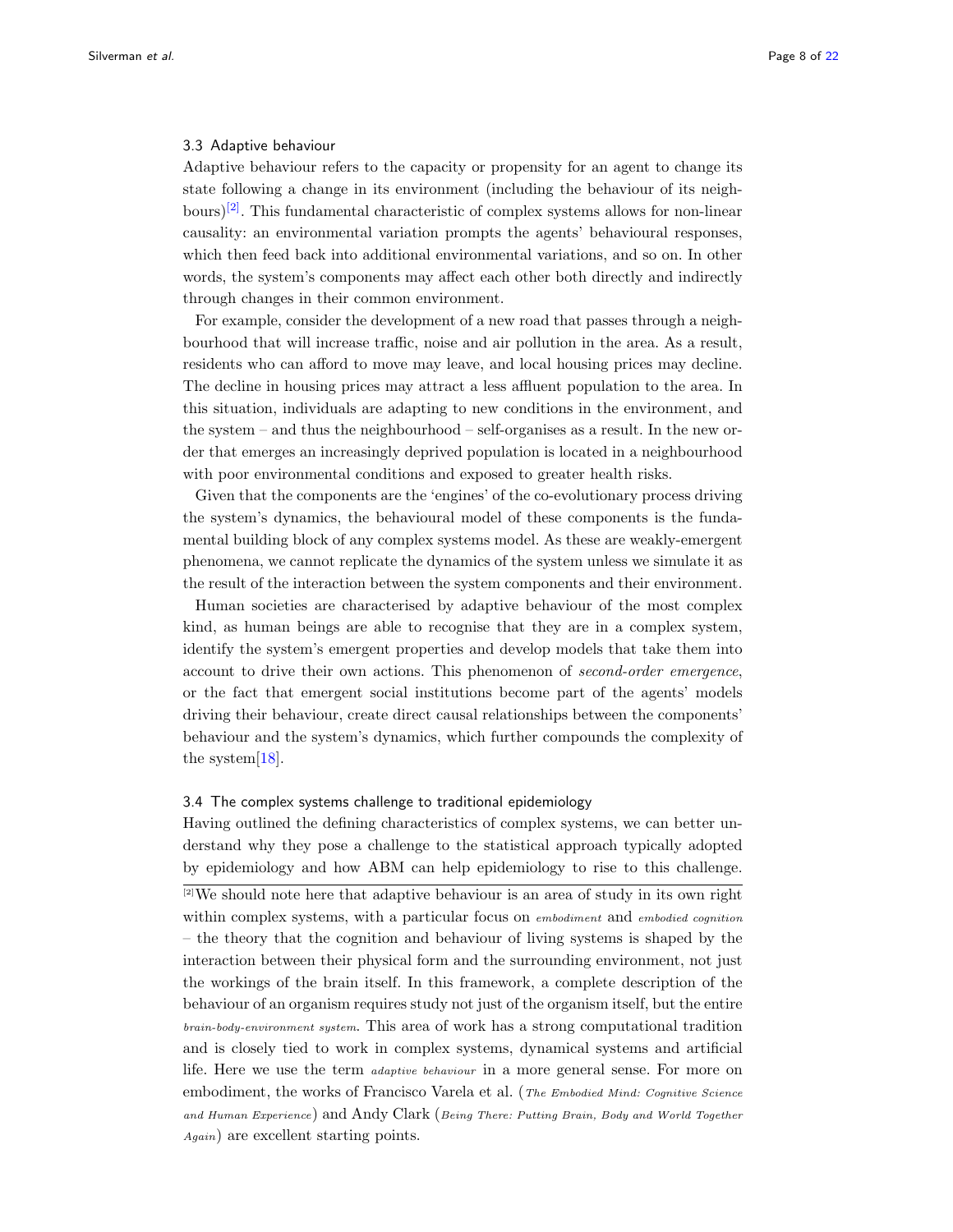Public health problems can be seen as the emergent outcomes of the complex social system that is human society. As such, to understand their dynamics we need to develop models based on the explicit representation of the components of society – individual human beings.

Individuals' adaptive behaviour and the resulting web of causal relationships between agents and their environment mean that non-linear relationships between system variables are pervasive in human social systems. This means that a very small variation of system inputs can generate a big variation in system outcomes, or vice versa. We can visualise a non-linear complex system as one where the space of possible outputs is very rough along the many input dimensions: because of the number of factors affecting the relationship between any two variables, points that are very near to each other in the space of any input can be far apart in the space of outcomes. While the traditional statistical approach can be used in principle to shed light on the causal mechanism through which variable X affects variable Y (and in fact much epidemiological research consists of the addition of confounders and mediators to the original theoretical model to enhance our understanding of how variable X affects variable Y), success relies on the availability of a 'sufficient' number of observations for the analysis to have enough statistical power, a threshold that increases with the number of confounding variables in the causal model. This represents a limit to the complexity of the theoretical model that can be statistically analysed.

With respect to complex systems like human society, this creates two major problems. First, a complex system may contain variables for which it is difficult or impossible to gather empirical values. Second, even if our theoretical model does not contain such variables, in complex systems the number of potentially conditioning variables is typically very large, so we may have too few observations to conduct a meaningful statistical analysis of the relationship between the variables of interest, or reach the limits of analytic tractability of a mathematical model with dozens of variables.

Thus, we see the reason why most causal models in traditional epidemiology are relatively simple compared to ABMs: the number of observations must be large enough for the analysis to have the desired statistical power, while remaining analytically solvable. In other words, our tools force us to assume that numerous variables which we may ideally want to include in our models do not affect the relationship between X and Y. We call this the *stability assumption*, in that it requires that the relationship of interest is unaffected by changes in contextual variables.

Statistical approaches suffer further when data is sparse, as is often the case in human social systems. Properly-specified theoretical models can still be applied in these cases as means for increasing our understanding of system behaviour; such models can form the basis for the examination of 'what if' scenarios and for probing system behaviour via sensitivity analysis. We propose that ABM can be very effective in this regard, as the approach requires us to formally codify our theoretical knowledge of a system in the form of an explicit computational model of the processes underlying it. Through simulations we can produce counterfactuals, allowing us to evaluate which contextual variables we may exclude as conditioning variables, and whether the stability assumption is tenable. If the stability assumption does not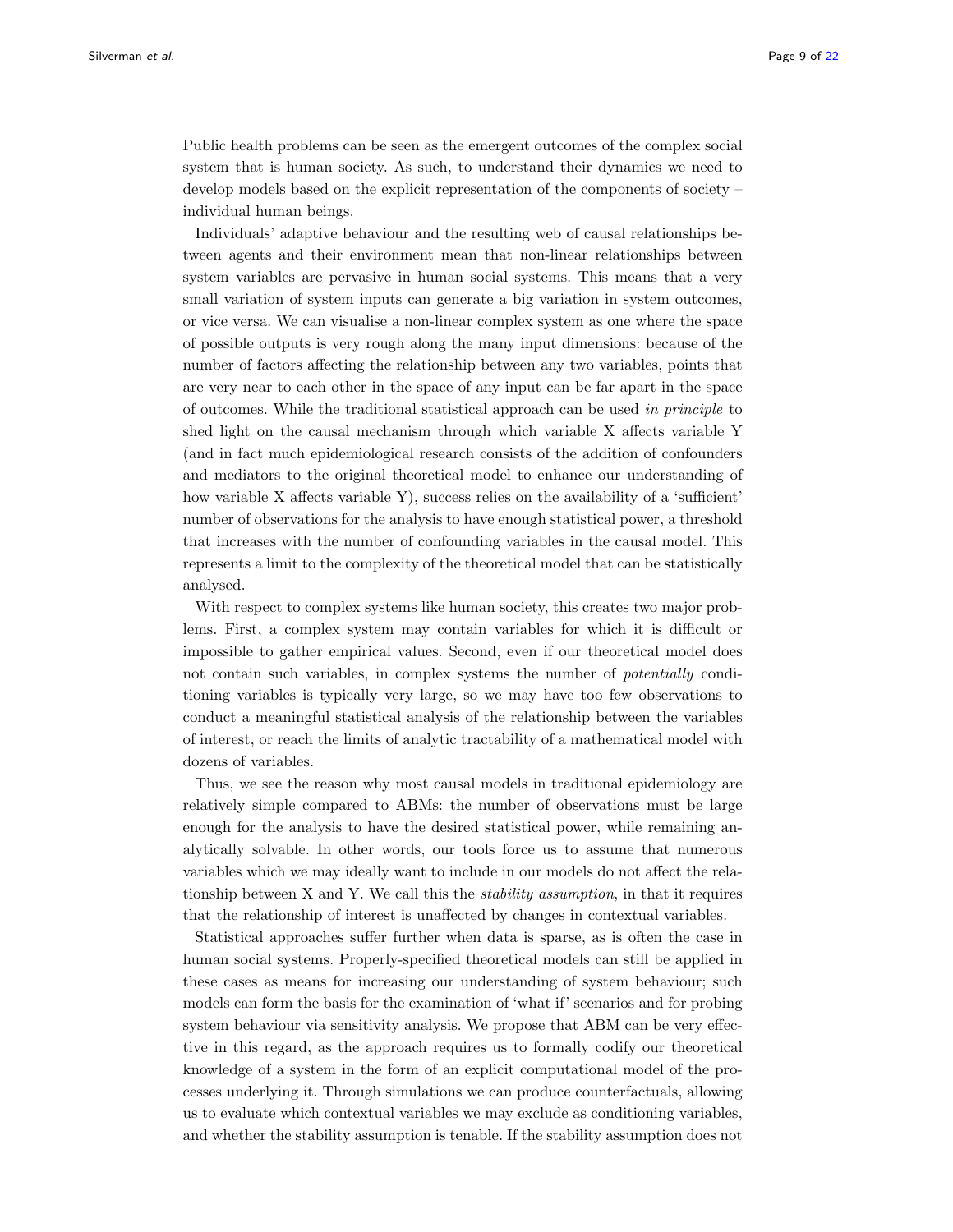hold, we can examine the effects of the conditioning variables on the relationship of interest. All the while we are able to model system processes explicitly, including non-linearities and feedback loops.

In this context, ABM can be seen as a complementary tool to assess the limits of statistical approaches as applied to a complex system, and to investigate system behaviour when quantitative data is too scarce to perform robust statistical analyses.

# 4 A new paradigm for complex public health

While ABMs offer great promise for the population health community, we suggest that their utility is too often evaluated from the viewpoint of mainstream traditional epidemiological methods [\[19,](#page-19-21) [20\]](#page-19-22). Moreover, some population health models described as 'agent-based' would be better categorised as 'individual-based', as individuals are represented but display little or no capacity for agency or interaction [\[21,](#page-19-23) [22\]](#page-19-24). These issues have resulted in ABM studies being isolated experiments within the discipline, as their strengths are not being properly utilised, rather than developing into a mature category of population health research in their own right.

However, as explained above, ABMs can have important and distinct uses in public health, exploring research questions that traditional methods cannot usefully address. ABMs allow us to understand how the combination of agent interactions and non-linear causal effects gives rise to system-level patterns. Such an approach falls outside the traditional epidemiological toolkit, but developing our understanding of these patterns is essential for improving the health of the public. With this in mind we would concur with Auchincloss and Diez-Roux, who outlined how regression approaches can limit our enquiries:

Too often, the exclusive use of regression approaches constrains not only the answers we get but also the types of questions we pose and the hypotheses and even theoretical explanations that we develop. In our search for what is 'tractable' in empirical observational research (essentially that which mimics the perfect experiment), our questions have the tendency to become narrower and narrower and perhaps less relevant to understanding or intervening in the real world  $[23, p. 6]$  $[23, p. 6]$ .

Long after this paper was first published, the methodological debate in population health continues to discuss the relative merits of ABMs compared to regression in the presence of interference or dynamic processes [\[24\]](#page-19-26). In our view, the debate should acknowledge that the primary advantage of a model-centred approach is that it allows us to answer fundamentally different types of questions. Consider the ability of ABMs to integrate variables of disparate nature, including qualitative, narrative, and anecdotal [\[25\]](#page-19-27); to enable the inclusion of geographic and social space at multiple levels of resolution – embedding feature-rich GIS representations, for instance, or sophisticated social network structures; and to simulate multiple complex processes simultaneously, all while remaining tractable (to a certain extent).

These features enable the exploration of processes in a fundamentally different way, and the exploration of fundamentally different questions of wider scope and breadth. Simply put, adopting ABMs requires not just a change of methods, but a change of mindset and conceptual framework.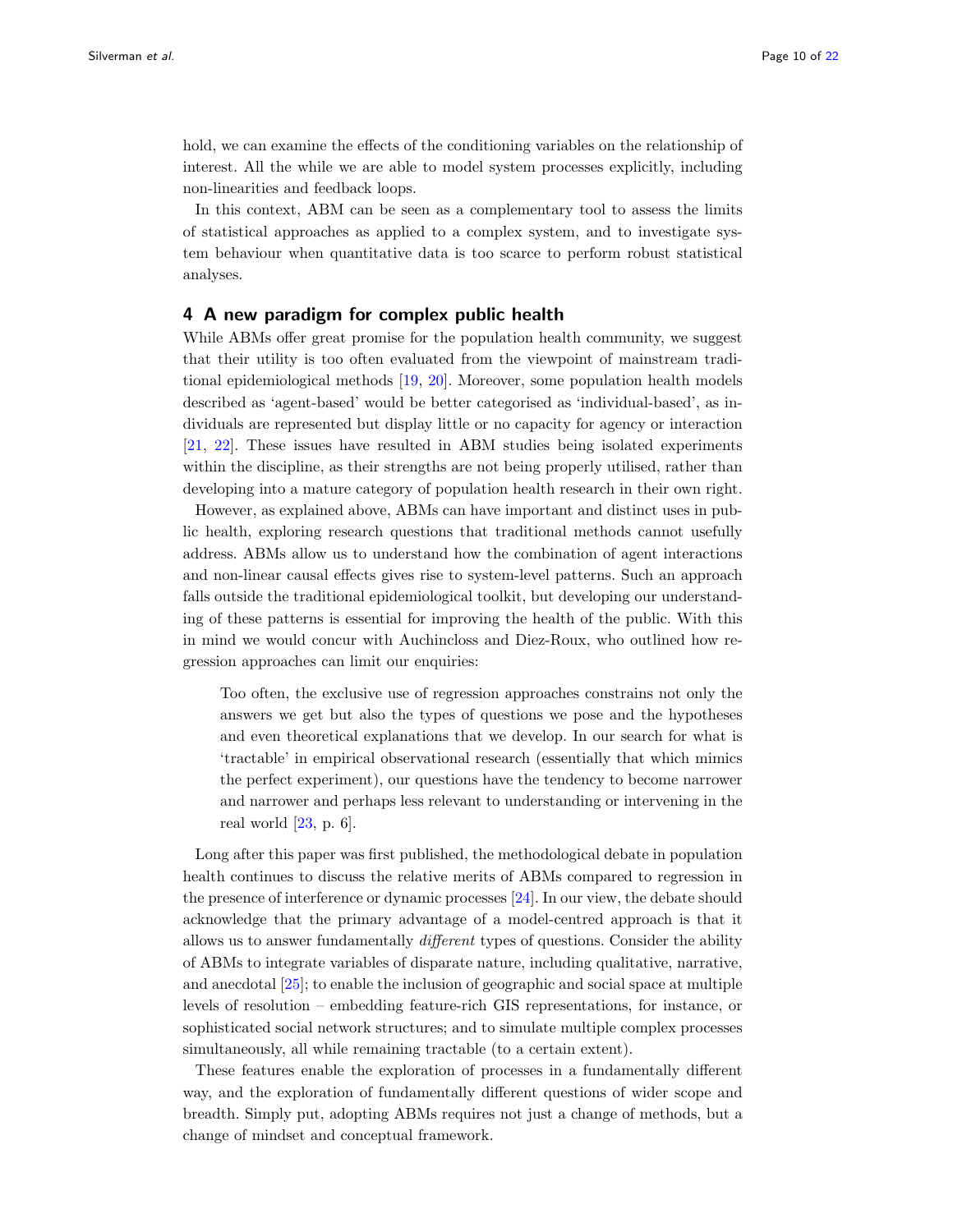# 5 Towards Model-Based Science

The radical change of mindset needed in order for agent-based modelling to gain traction in population health is one of the reasons why the uptake of ABMs in the discipline is currently minuscule (systematic reviews dig up mere tens of papers, despite ABMs having been used to study human social systems more generally for nearly 50 years [\[26\]](#page-19-28)), and well below the prominence of other methods such as multilevel modelling. This factor alone is not enough to explain the lack of engagement with ABM, however; other systemic and practical reasons contribute to the current state of affairs.

We suggest there are three main factors driving this lack of enthusiasm for the approach. Firstly, claims of what ABM can offer above traditional methods are contested. Newer statistical models may be capable of estimating causal effects in the presence of dynamic processes, treatment interference or spatial and network autocorrelation [\[24\]](#page-19-26), thus removing some justifications for choosing ABMs over an alternative approach with which the community is already familiar.

Secondly, computer programming $[3]$ , simulation modelling and complexity science are relatively uncommon skills in population health practice and research – unlike statistical theory, data management, and quantitative analysis. This is due to the traditional epidemiological focus on Positivist hypothesis-testing approaches to identify causal processes and intervention effectiveness. Adoption of ABMs, in contrast to novel statistical techniques which build on existing conceptual frameworks and skill sets, may require substantial retraining and changes in the way in which people think about and characterise population health challenges.

Finally, as mentioned above, there is a third crucial factor: ABMs within population health are frequently compared like-for-like with approaches designed to answer fundamentally different research questions. As a consequence, the methodology is perceived as imprecise and intractable in comparison to statistical methods, when in reality the ABM is simply better-suited for different types of questions.

In order to address these factors, population health researchers will need more exposure to ABMs applied to relevant problems, more opportunities to develop the skills needed to build simulations, and will need to apply their models to appropriate problems that leverage the strengths of ABMs while managing their weaknesses. We propose that a realignment of the discipline's approach to data and modelling methodologies more generally will be needed, in order for ABMs to sit comfortably amongst the other methods in population health's toolbox.

# 5.1 The conceptual challenges of model-based science

Similar to other statistically-focused and empirically-inclined disciplines like demography [\[27\]](#page-19-29), population health has progressed methodologically in a cumulative fashion. New statistical methodologies have spurred significant changes in research practices, yet each new methodology is fundamentally related to the previous, and

<span id="page-10-0"></span><sup>[3]</sup> We refer to computer programming in the sense of using general-purpose programming languages, like  $C/C++$ , Python or Java, to construct self-contained computer programs. This is a distinct skill set from using domain-specific scripting languages, like R or Stata, to construct statistical models.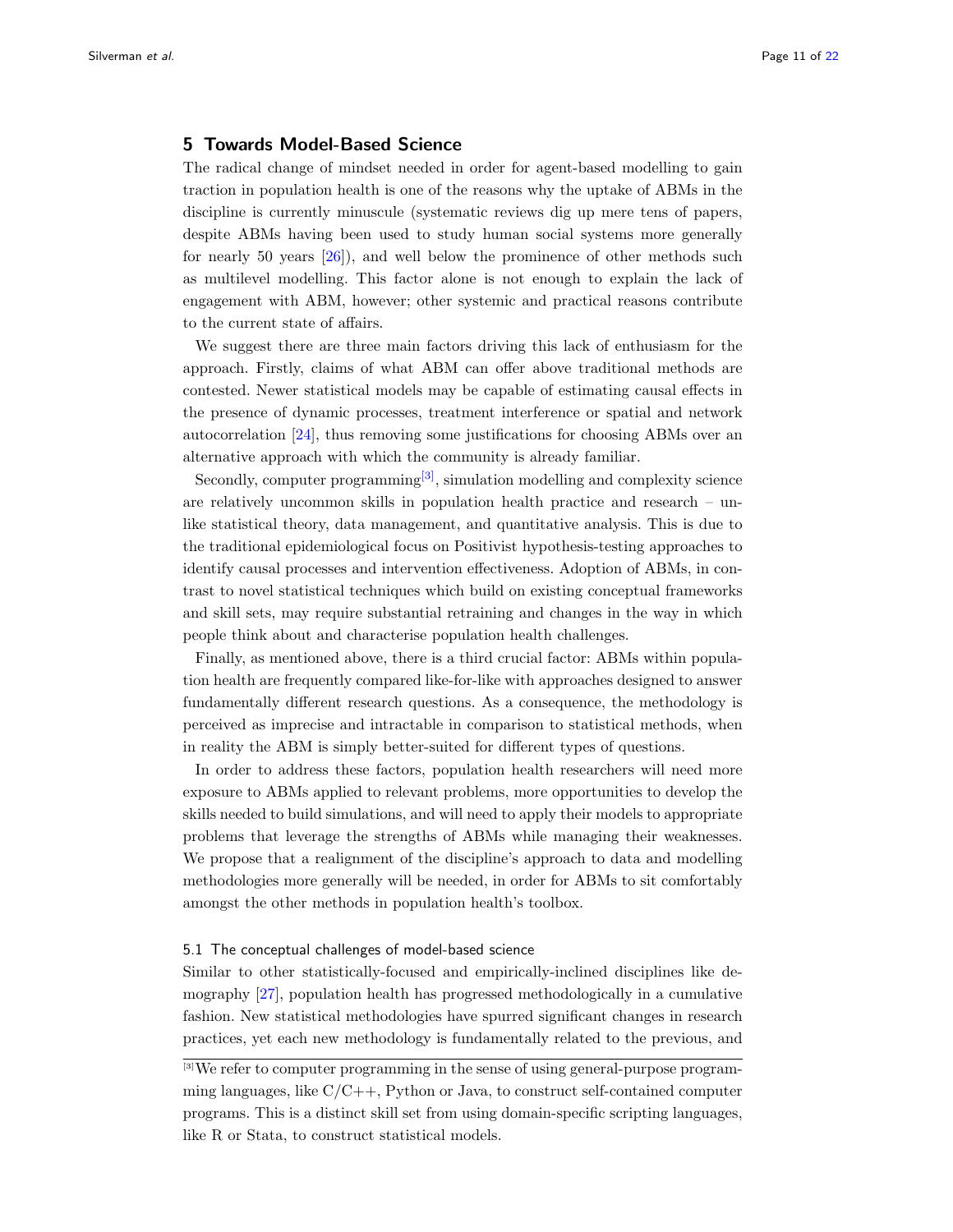no new method has completely replaced older ones. Each statistical tool still has its place in the metaphorical population health toolbox.

Agent-based modelling, however, does not fit this pattern as cleanly. ABMs are not a statistical methodology, and thus cannot simply be added to the methodological toolbox and applied to the same problems in the same way. If we take up multi-level modelling, for example, previous data can still be used and the methods themselves provide some guidance about what new data may prove useful. ABMs, however, have a more complex relationship with data, and in general what keeps the modeller awake at night is not a lack of data but instead the need for sensible parameter values for specifying agent behaviour.

So the newly-minted ABM researcher in population health must think not only about data sources, but some new topics as well:

- Social and behavioural theories: what should our agents be doing, and why?
- Uses beyond prediction: what can the ABM add to our knowledge of population change?
- Seeking out more diverse forms of data: can we alleviate our parameter problems using a wider variety of data sources, like qualitative data, GIS information, or participatory group model building?

This kind of shift in practice requires not only knowledge of a new approach and its epistemological and computational limitations, but a new perspective on how and when the approach should be used, and where it should fit in the overall scientific spectrum of population health.

Given the significant epistemological and practical implications of adopting agentbased methods, we propose that the relationship between ABMs and population health needs to change in a substantive fashion before their usefulness becomes apparent. The development of a theory-based, model-centric approach to certain problems is needed, and in so doing we will uncover areas where ABMs are more suitable.

In our view, ABMs would best serve the interests of population health by being applied to areas where individual behaviour and interactions between individuals and their environments are influential in determining the success of interventions. In the next sections, we will discuss in more detail the potential role ABMs can play in a model-centric vision of population health, present some methods to mitigate the weaknesses of the approach, and finally illustrate some key areas of research where we believe ABMs can make a strong contribution.

# 6 Roles for Simulation in Population Health

Some of the most challenging 'wicked' problems in population health involve complex, interacting processes that are difficult to characterise in a traditional epidemiological framework. These challenges are likely to benefit from ABM research, given that they can model the social and environmental aspects of population health explicitly.

However, this still begs the question: what would these models actually do? How would our quest to reduce or eliminate a 'wicked' problem benefit from an ABM, and how would it add to our knowledge? Here we illustrate a few ways in which ABM approaches can enhance our efforts.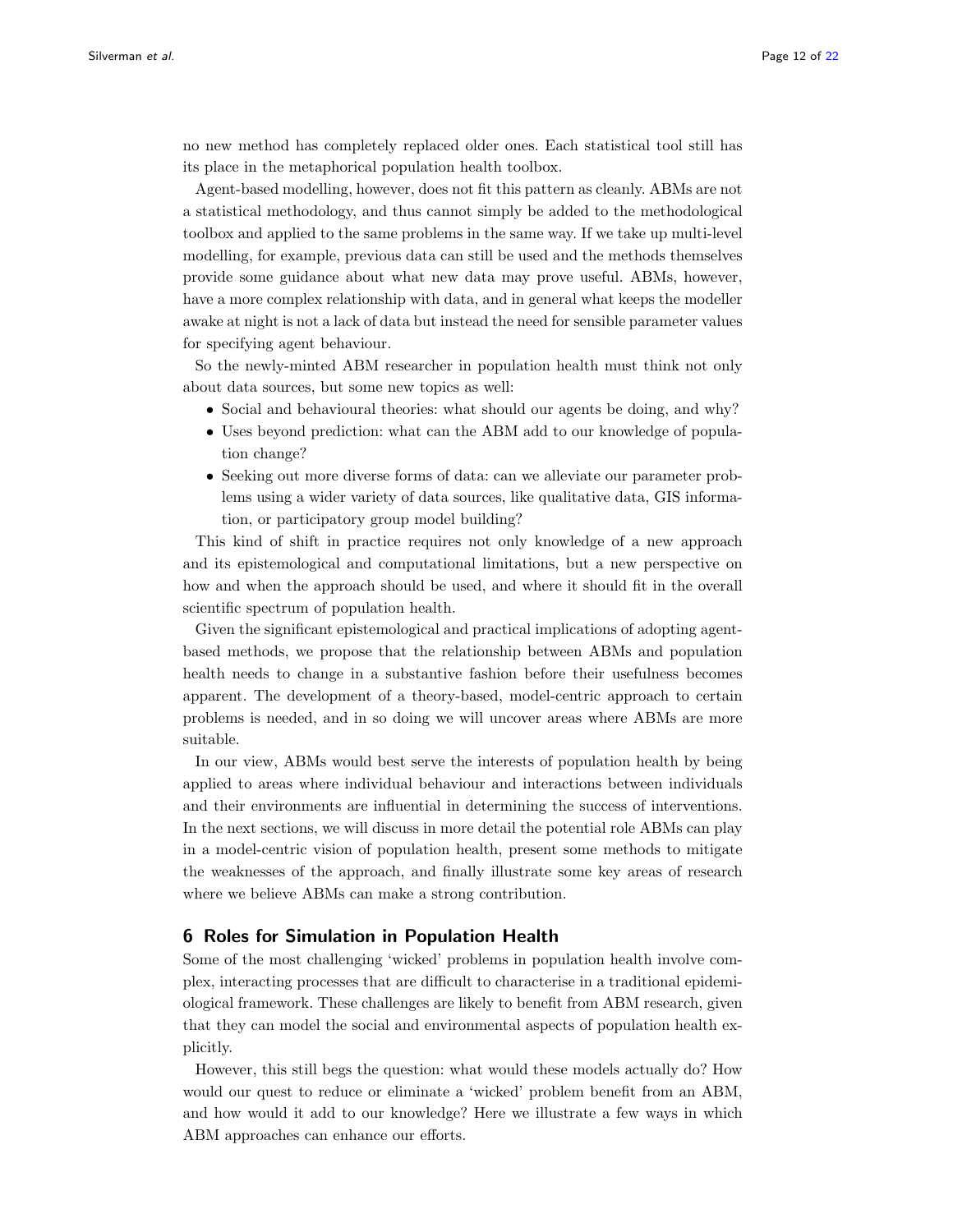# 6.1 Models as Policy Sandboxes

ABMs enable us to build a policy sandbox; a place to explore what evidence would be useful for taking certain decisions; to develop collaboratively a theory for why a certain policy will or will not work; and to test out how interventions could have an effect, if these theories hold true. Di Paolo, Noble and Bullock propose that while ABMs are often approached as a method to develop 'realistic simulacra' of the physical world, they may be best placed as platforms for the exploration of theoretical relationships within a system, their interactions and consequences [\[28\]](#page-19-30). Such conceptual exploration can be very useful for building theory. An approach that facilitates the apprehension of concepts in an abstract, rather than data-driven sense is useful for the precise reason that it differs from the data-driven approach of orthodox epidemiology.

In essence, traditional epidemiology focusses on risk factors and outcomes, with the link between them being an opaque black box [\[29\]](#page-19-31). However, in order to develop interventions to change the relationship between risks and outcomes, what is within that black box itself needs to be changed. This requires understanding mechanisms and having a theory of change in order to modify them. Statistical methodology does not provide the tools to model mechanisms, so researchers tend to focus on tasks that statistical methods can solve, which is the description of inequalities identified by the data without necessarily providing solutions. ABMs, in contrast, require people to model mechanisms explicitly, at least in the abstract, and provide a set of tools which encourages people to focus on the parts of the system where change might occur and could have the greatest impact. This leads us more toward solutions-focused research.

As Marshall notes, ABMs also provide a means to make use of a wider range of evidence:

Agent-based modeling represents one (but not the only) method to synthesize prior knowledge of a population – and the causal structures that act on this population – to understand how an intervention could affect the public's health. In this manner, agent-based modeling is a science of evidence synthesis. Specifically, ABMs (and other simulation approaches) represent a platform for the integration of diverse evidence sources, including inconsistent or inconclusive scientific information, to support decision making for complex public health problems. [\[30\]](#page-20-0)

Further, the ability of ABMs to serve as theoretical exploration tools and intuition pumps when data is sparse can prove to be a significant advantage [\[31\]](#page-20-1), as modellers would be able to investigate theories about population health using ABMs even in the absence of the expensive, difficult-to-collect data upon which statistical approaches depend. Engaging in this kind of 'model-based science' can enable the evaluation of complex policy interventions amongst simulated populations, with outcomes serving as guides to decision-making under complexity rather than as point predictions of intervention outcomes.

There are additional pragmatic benefits to data-light, model-based investigations of interventions. Health data can be expensive to collect, as well as legally challenging due to strict data protection laws. Being able to circumvent these problems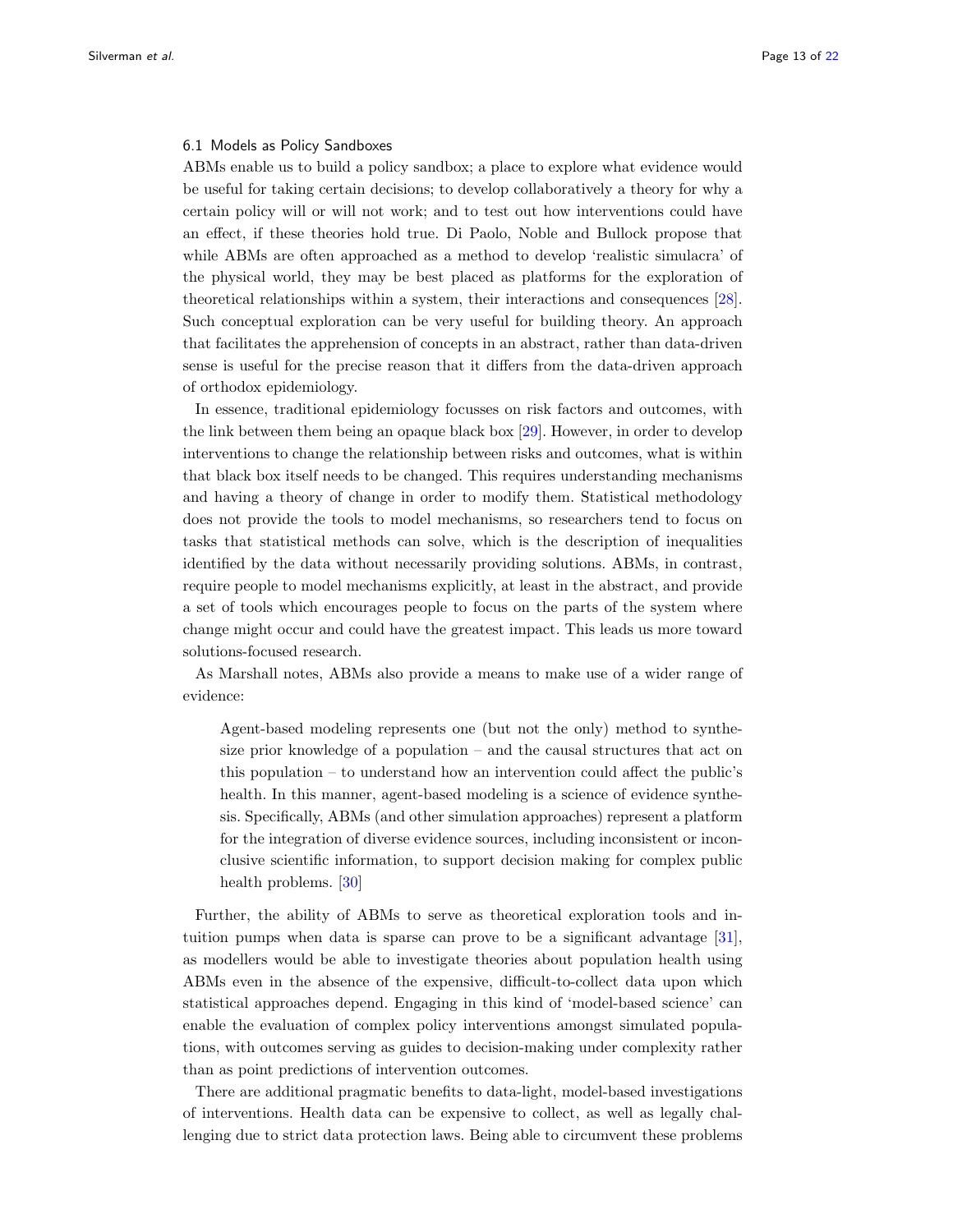and use generative approaches to understand complex health problems would allow for potentially fruitful investigations of potential policy interventions when data is hard to obtain. Further, the outcomes of our simulations may help us identify where future data collection is needed.

# 6.2 Investigating Assumptions

ABMs have provided a method to run in silico interventions to inform policy makers about options, based on counterfactual model scenarios featuring agent populations using the same decision rules under varied environmental conditions. This scenariobased approach could be further augmented by allowing policy-makers direct input into which elements of proposed interventions are implemented, and the behavioural mechanisms underlying agent behaviours.

Traditional analysis of data is agnostic to the audience. ABMs in contrast provide a means to conduct post-normal science, or a scientific enterprise conducted in a context where 'the puzzle-solving exercises of normal science (in the Kuhnian sense) which were so successfully extended from the laboratory to the conquest of Nature, are no longer appropriate for the resolution of policy issues of risk and the environment' [\[32,](#page-20-2) p. 750]. Post-normal science acknowledges the pivotal role of input from the public and from policy makers when dealing with environments suffused with unavoidable uncertainty. In this context, generative theories of causation still privilege scientific knowledge, but also integrate and adapt to the expertise of knowledge-users. The post-normal paradigm allows evidence to inform policies to improve health, moving beyond a context-free evidence approach.

Post-normal science does not yield to the opinions, values or politics of knowledgeusers, and still adheres to the principles of calibration, validation and verification. The post-normal ABM approach provides opportunities for direct comparison of scenarios that include broader knowledge with those based solely on empirical data collection. Future research can examine how these approaches to model-building compare in their ability to inform health policy work and produce effective interventions.

From the perspective of post-normal science, ABMs function as a mechanism for reaching a collaborative agreement with knowledge-users about the emergence of population-level patterns in health from low-level interactions in social and spatial environments. The model provides feedback on the validity of the shared assumptions underpinning our understanding of critical population health issues. Exploring the model's parameter space or implementing differing behavioural mechanisms enable us to compare different assumptions. In this paradigm, the process of modelbuilding itself is an avenue for generating, developing, and comparing knowledge, and in the process, informing empirical and practical work on the phenomenon being modelled.

# 7 Understanding ABMs

As we have outlined, ABMs have numerous advantages when one wishes to explore the behaviour of a complex system. However, as with any methodology, ABMs are not a panacea and have aspects which can present significant challenges for the modeller.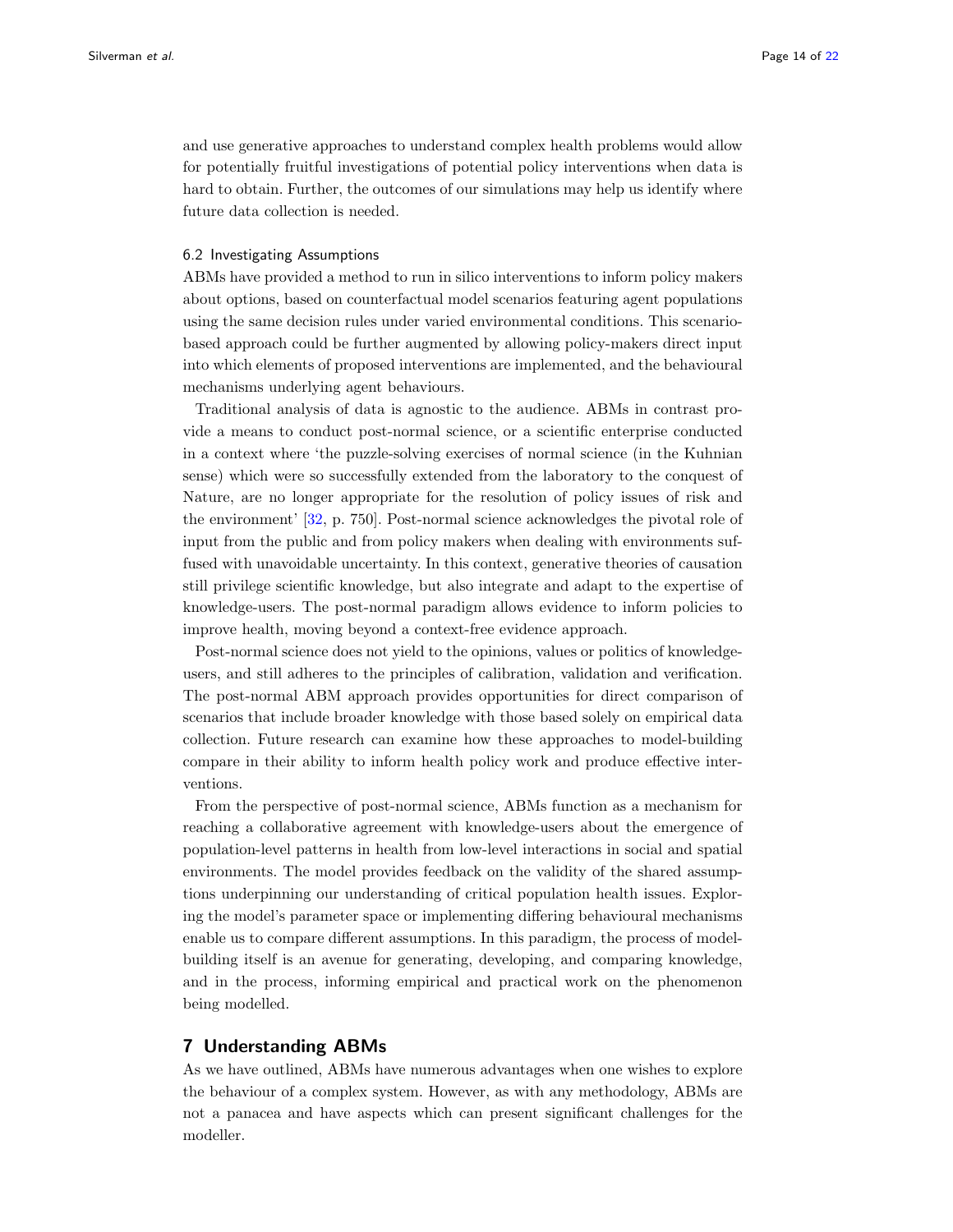One area in which ABMs remain opaque in some respects is in the analysis of their results. ABMs by their nature are suitable for modelling the behaviour and evolution of systems which defy formal statistical analysis, and that very complexity means they can appear opaque, where inputs and outputs are present but the influence of processes within the model are tangled and unclear. As a consequence, finding suitable parameter values for a simulation can be a lengthy process of trial and error, leading to significant time investment and frustration for the modellers.

This is an area where cutting-edge advancements in statistical and machine learning can work in concert with simulation modelling to produce insightful results. The growth of the field of uncertainty quantification and the current accessibility of machine learning opens up new possibilities for making ABMs more transparent and reducing these barriers to wider adoption.

# 7.1 Uncertainty quantification

The advent of the Bayesian Analysis of Computer Codes (BACCO) methodology has produced significant advancement in the analysis of model uncertainty and the impact of parameter values [\[33\]](#page-20-3). In particular, Gaussian Process Emulators (GPEs) have proven to be a promising method for analysing ABMs. In essence, a GPE takes a training set consisting of simulation outputs resulting from a wide range of input parameter values taken from across the parameter space, then develops a 'surrogate model' – a statistical model of the original simulation model  $[34]$ . The result is a summary of the fraction of the final output variance accounted for by each input parameter, as well as their interactions. This gives us a much clearer picture of the impact of each input parameter.

GPEs have been applied successfully in ABMs of various types, including models of social care [\[35\]](#page-20-5), research funding allocation [\[36\]](#page-20-6), and the effect of landscape changes on bird populations [\[37\]](#page-20-7). These analyses vastly increase the interpretability of ABM results, and provide much clearer guidance as to the function of each simulation parameter. Much of this work has been facilitated by the availability of GEM-SA, a free software package for analysing simulation results using GPEs [\[38\]](#page-20-8). As this technique continues to mature, and additional user-friendly means of implementation are created, variations of the GPE approach seem likely to become a common method for better understanding the internals of an ABM.

## 7.2 Machine-learning surrogate models

Machine learning, similar to GPEs, can also be used to develop 'surrogate models' which can allow for a detailed examination of the model's behaviour and parameter space without an explosion of computational demands [\[39,](#page-20-9) [40\]](#page-20-10). Machine learning methods can improve the theoretical understanding of the ABM, help calibrate the model, and facilitate interpretation of the results relevant to end-users, therefore achieving an overall model of complex health issues with greater empirical validity.

Deep neural networks can also be used to create surrogate models, by training a multi-layered neural network on the output of numerous simulation runs [\[41\]](#page-20-11). Neural networks are able to approximate the output of any function, meaning that a trained neural network can approximate an ABM's output to a high degree of precision with much lower computational requirements. Neural-network surrogate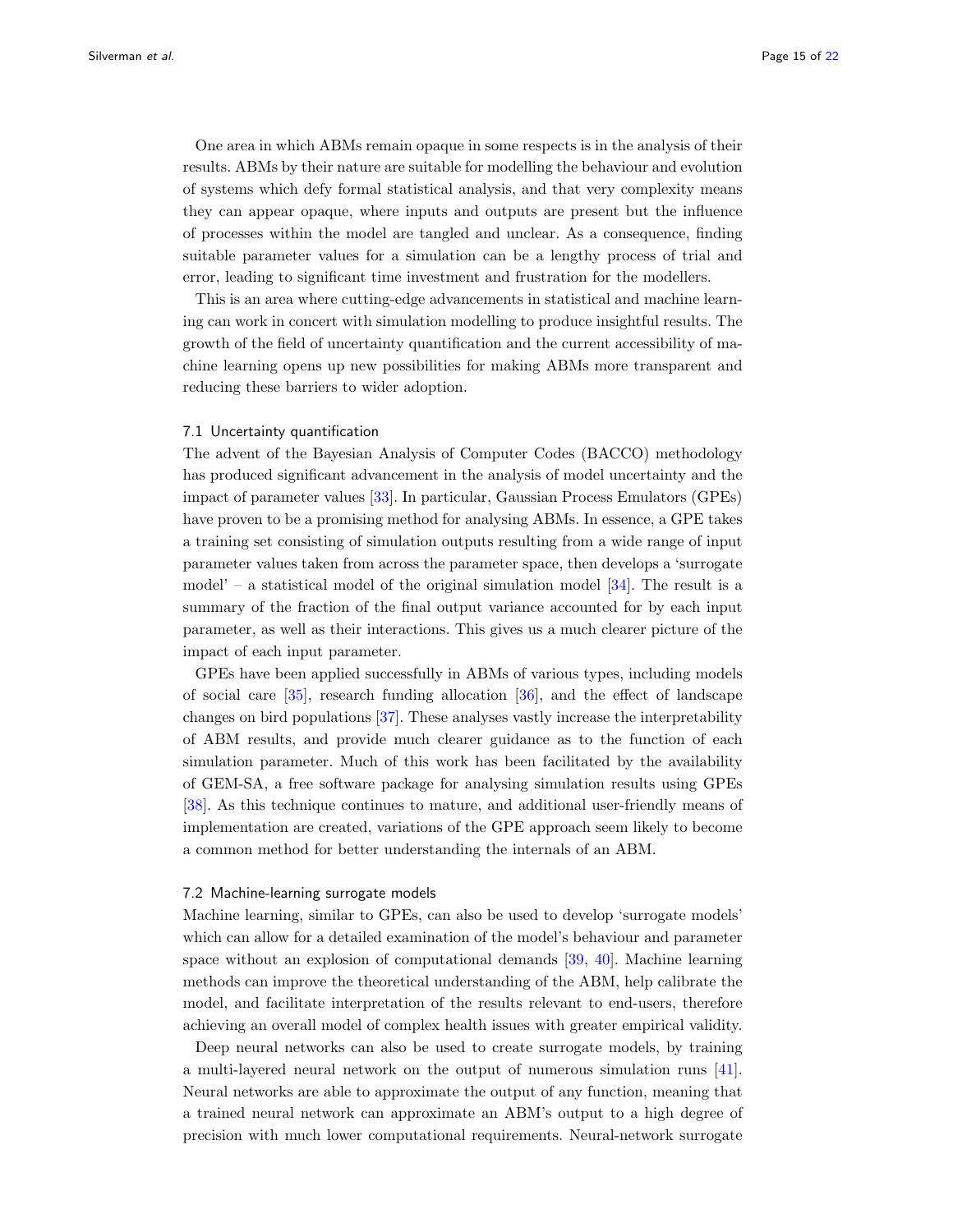models thus allow for much easier probing of an ABM's behaviour, and enable detailed sensitivity analyses to be performed. The surrogate model can also point us toward interesting areas of the parameter space that merit further exploration with the full simulation.

We should note that neural networks notoriously suffer from the issue of low interpretability, due to their numerous parameters, the complex structure of multiple hidden layers, and inherent non-linearity. However, we argue that interpretability is not a key requirement when using them as a surrogate of an ABM. If explaining the simulation result is of importance to the user, interpreting the ABM directly would be more suitable than explaining the prediction of the surrogate model. The trained neural network is intended to replicate the behaviour of the ABM to allow us to generate analyses of the model's behaviour more quickly. In this pragmatic role, our primary concern is that the neural network provides significant computational savings, not the particular way in which the network learns to replicate the ABM.

With the advent of these sophisticated methods for investigating the outputs of ABMs, we can begin to reduce their opacity and use them more effectively to understand how complex systems operate. Using surrogate models enables us to reduce an ABM's computational demands, while also facilitating deeper analyses of the model's underlying mechanisms. These analyses can then help us to understand how we can most effectively intervene at the micro-level of a population to produce positive changes at the macro-level.

# 8 Ways forward

As we have seen, ABMs and concepts drawn from the study of complexity could have a valuable role to play in future research in population health. The 'wicked' problems of the 21st century present a significant challenge to traditional statistical approaches, so approaching them from a complex systems perspective can enable us to characterise these problems in terms of the social and environmental interactions which lie at their core.

As with any field, not every tool is fit for every task, and this remains the case with ABMs and related methods. In the case of less 'wicked' issues in population health where causal links are more clearly defined, statistical methods already available and easily implemented can work quite well to generate the kind of effect estimates health researchers might seek. ABM should be a significant and powerful addition to the toolbox for population health modellers, used in harmony with the trusted epidemiological methods already in evidence.

For efforts extending further into explanation and description of more complex problems, ABMs start to shine. Below we describe three areas of potential interest population health researchers keen to experiment with ABMs, and note the difficulties facing traditional approaches in these contexts.

### 8.1 Health Inequalities

Health inequalities, which are systematic differences in the health status of different population groups, remain a difficult problem even in countries with otherwise high levels of equality [\[42\]](#page-20-12). For example, Nordic countries, despite generous welfare states and generally excellent population health statistics, still have persistent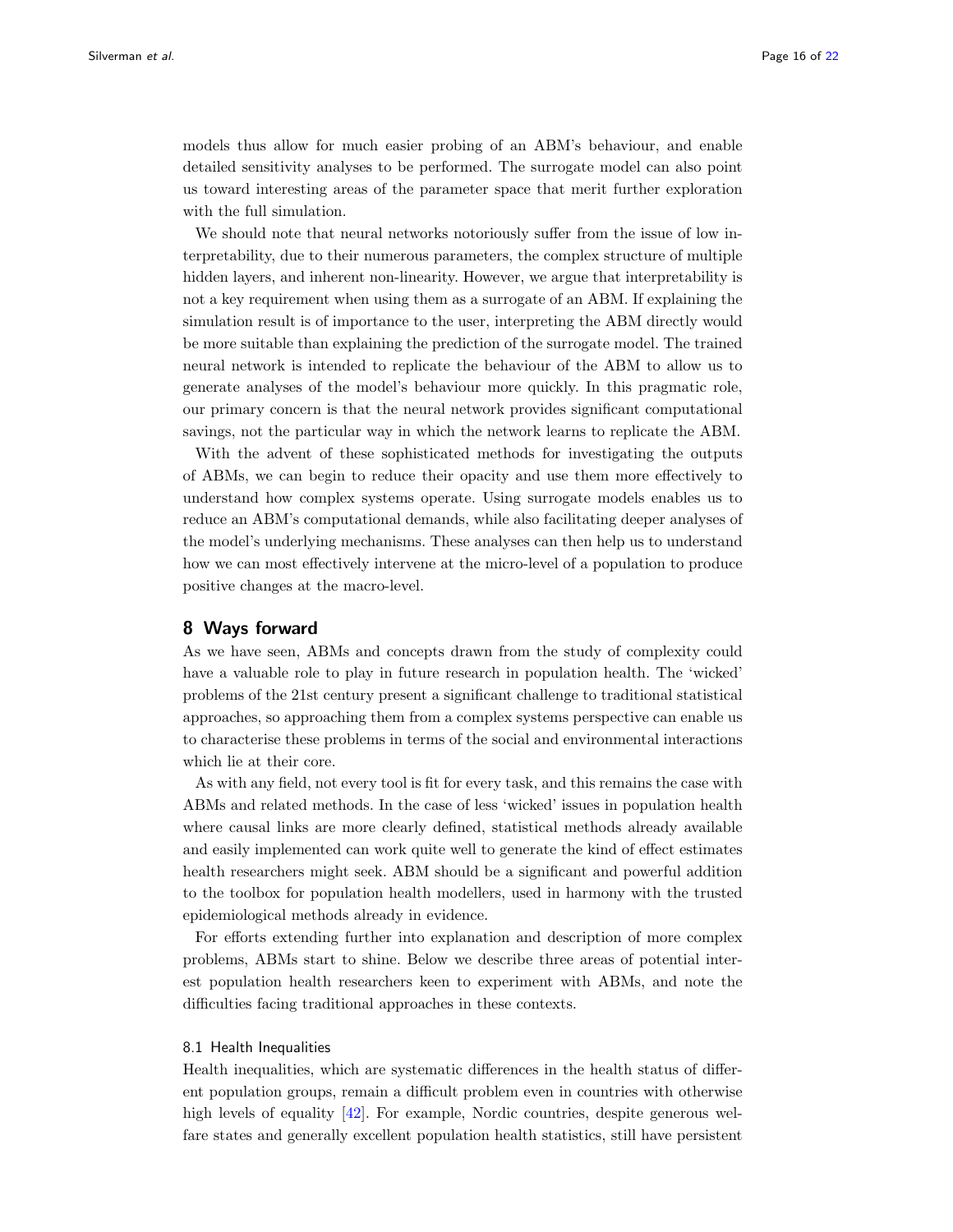health inequalities [\[43\]](#page-20-13). Likewise, health inequalities have persisted in the United Kingdom even in the presence of free health care and systematic attempts by the New Labour government to reduce them [\[44\]](#page-20-14).

A potential reason for this persistence is the sheer level of social reform that would be required to tackle this problem [\[44\]](#page-20-14). Wealth inequalities might need to be corrected, access to healthcare and hospital/clinic locations might need to be changed and optimised, and significant educational efforts to encourage changed health behaviours might need to be undertaken, amongst other changes. In the real world, policy interventions on this scale are not only cost-prohibitive, but quite disconcerting to policy makers, who are (perhaps understandably) reticent to restructure the whole of society on the basis of theories which in effect cannot be implemented without tremendous risk of unintended consequences [\[45\]](#page-20-15). These unintended consequences, or spillover effects, can potentially impact negatively on other key areas of population health [\[46\]](#page-20-16).

ABMs, however, provide a testbed of sorts. Generative approaches and virtual populations can provide a risk-free laboratory for implementing large-scale policy interventions on simulated populations. While we would not wish to claim these kinds of models necessarily provide strong predictive power, if given sufficient detail in relevant social and behavioural mechanisms they could provide important insights on potential unintended consequences of these large-scale policy interventions.

More broadly, ABMs can shed light on those areas where health effects at the population level appear to be at odds with our expectations, given our knowledge of individual-level behaviours and processes. The case of inequality in Scandinavian welfare states above is a good example: we would expect very equal societies with universal access to free healthcare to show minimal health inequalities at the population level but, in reality, health inequalities are both still present and surprisingly significant. ABMs and complex systems approaches could help population health researchers unravel these mysteries by modelling the social and environmental effects that might lead to differential health outcomes despite society being set up specifically to avoid those outcomes.

#### 8.2 Alcohol Use and Misuse

In the UK, the harm caused by alcohol both to the individual and to others is significantly higher than that caused by other drugs [\[47\]](#page-20-17). The role of psychological [\[48\]](#page-20-18), social [\[49\]](#page-20-19) and environmental factors [\[50\]](#page-20-20) in influencing levels of substance use and dependence are increasingly recognised as key factors beyond biological addiction processes, both in terms of the risk processes, and for the most appropriate points of intervention. Scotland has recently implemented a minimum price per unit of alcohol [\[51\]](#page-20-21).

Predicting the outcomes of population-level interventions is far from straightforward. Price-based measures are more likely to be effective amongst drinkers on the lower end of the socioeconomic scale, whereas changes in pricing will have a greater impact on day-to-day spending habits [\[52\]](#page-20-22), but availability of alcohol (at any price) is strongly patterned by geography, with deprived areas of Glasgow having a greater density of alcohol, tobacco, fast food and gambling outlets, for example [\[53\]](#page-20-23). How alcohol retailers respond to minimum price legislation in areas of high compared to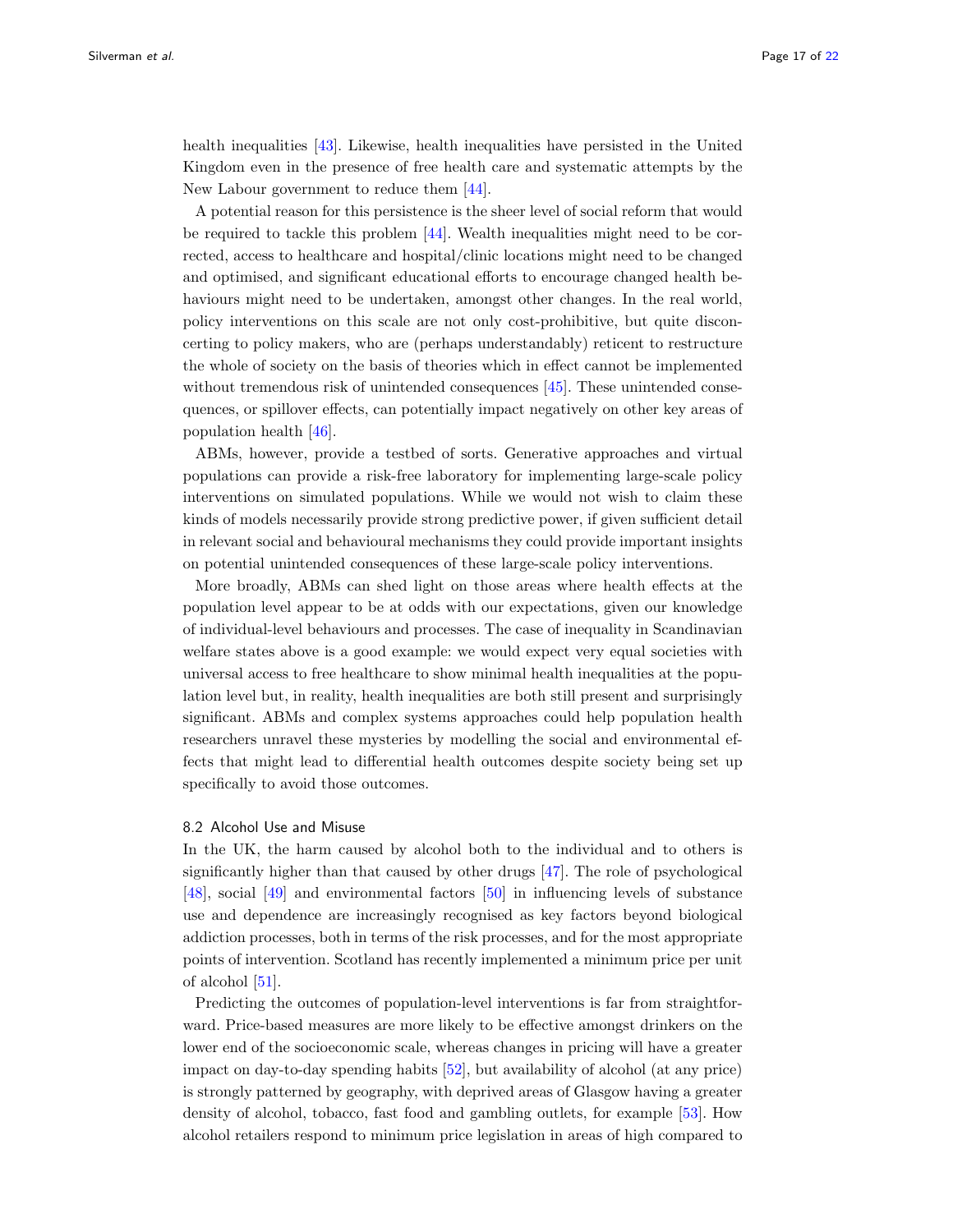low supply may influence, and be influenced by changes in purchasing behaviour. Traditional statistical approaches are limited in the extent to which they can study non-linear interactions such as those between individuals and local retailers.

ABMs and complexity-inspired approaches can make substantive contributions in this area. Statistical modelling studies have looked in-depth at minimum unit pricing policies, but computational models could allow us to investigate how interactions between individuals, individuals and their neighbourhoods, and related effects such as socioeconomic differences [\[52\]](#page-20-22). Alcohol and drug abuse treatment outcomes are also affected by social factors [\[54,](#page-20-24) [55\]](#page-20-25), and modelling these interactions and networks via ABMs could help in further fine-tuning interventions in this respect [\[56\]](#page-20-26)

# 8.3 Obesity

Obesity is the target of substantial research and investment in population health worldwide, given that the condition is linked to such a wide range of health problems – both as an effect and a cause. Obesity stands out amongst the target research areas listed here, in that a number of simulation studies have already targeted obesity, and there have been some high-profile calls for systems-based modelling of the problem. The Institute of Medicine presented a book-length study of obesity prevention efforts in the United States, concluding that researchers and policy makers must take a 'systems thinking' perspective [\[57\]](#page-20-27). Chapter 4 provides a useful look at systems perspectives on the obesity epidemic – useful background for interested modellers [\[57\]](#page-20-27). Similarly, Foresight in the UK was commissioned to develop a strategic 40-year plan to tackle obesity in the UK, and presented a whole-system approach to the problem advocating large-scale societal, personal, and governmental changes [\[58\]](#page-20-28).

Skinner et al. outline nine properties which make obesity well-suited as a target for systems-science-based modelling efforts, and present a systematic review of systems science models in obesity research ([\[59\]](#page-20-29)). While their review finds dozens of studies using systems science perspectives and techniques, they conclude that the work done thus far has taken relatively limited views of the topic, investigating manageable portions of the overall obesity problem rather than tackling the larger, messier complex of societal and individual factors which drive obesity trends. Levy et al. take a similar view, noting that obesity modelling efforts are 'at a nascent stage of development' and just focus on 'one or two links in the process', leading the authors to advocate a comparative modelling approach [\[60,](#page-20-30) p. 390].

Obesity is thus a highly relevant area for modellers of a complex systems background, and indeed work of this type is already underway [\[61\]](#page-21-1). Much of the conceptual work around the social, behavioural and environmental factors influencing the obesity epidemic has already been done by respected sources. The widespread agreement that ambitious societal change at multiple levels will be required clears the way for similarly ambitious modelling projects to attempt to understand the interplay of the multitudinous factors at play in obesity, and to develop productive collaborations with population health researchers and governmental bodies.

# 9 Conclusion

While population health research has contributed to numerous high-profile health successes in modern times, there remain some highly complex, 'wicked' problems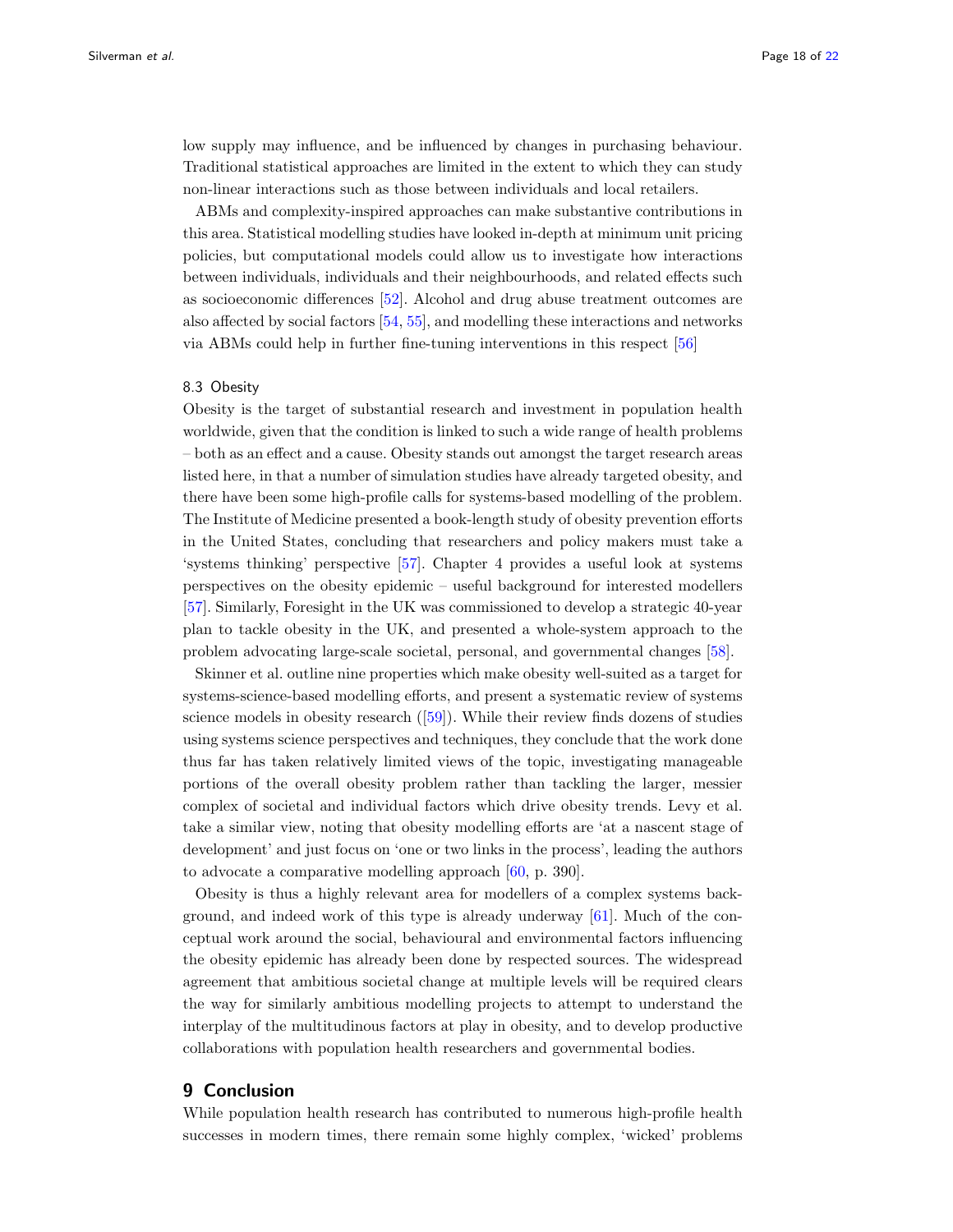which defy traditional methods of epidemiological analyses, and have resisted our attempts to develop effective interventions at the population level. These wicked issues in population health fall into the category of post-normal science – 'These issues are urgent and of high public and political concern; the people involved hold strong positions based on their values, and the science is complex, incomplete and uncertain' [\[62,](#page-21-2) p. 163]. Whereas traditional epidemiological methods are designed to reduce uncertainty about specific causal relationships, reliance purely on these methods inhibits the ability of the population health research community to say anything about complex wicked issues that urgently require solutions and where the scientific voice is non-existent or overwhelmed by caveats and uncertainty. Methods designed to illuminate complex interrelationships are unlikely to provide certain answers, but can provide an important contribution to the debate and may also provide a mechanism to bring together a range of alternative sources of knowledge.

As outlined above, there are numerous areas in which a complexity-inspired approach could contribute to efforts to develop more robust population health interventions for these wicked issues. These very brief examples demonstrate that developing interventions in these areas will require a broader, systems-based perspective due to the significant societal and behavioural change required. The complex systems science community is notable for its ability to apply computational approaches to an enormous range of domains, from artificial chemistry to simulated societies, by modelling the unifying mechanics and principles that describe the complex behaviour of these seemingly disparate systems. We suggest that this perspective makes this approach uniquely well-suited to undertake ambitious and challenging modelling projects aimed squarely at these wicked health problems.

Such efforts would require significant investment, not just in terms of time and finances, but in the form of interdisciplinary communication, which is no simple undertaking. Developing a common language between population health and complex systems will take time, but the potential benefit to efforts to enhance the health and wellbeing of millions of people seem worth the risk of occasional frustration and misunderstanding.

#### Competing interests

The authors declare that they have no competing interests.

#### Funding

MMcC holds a Medical Research Council/University fellowship supported by MRC partnership grant (MC/PC/13 027). ES are in the Complexity in Health Improvement Programme supported by the Medical Research Council (MC UU 12017/14) and the Chief Scientist Office (SPHSU14). MMcC is in the Relationships programme supported by Medical Research Council (MC\_UU\_12017/11) and Chief Scientist Office (SPHSU11). RS is supported by a MRC Mental Health Data Pathfinder Award (MC\_PC\_17217).

These funders provided financial support for the authors, but were not involved in the development of this work or the preparation of this manuscript.

#### Author's contributions

ES, RS, and MM developed the concept for this paper and wrote the original drafts of the manuscript. UG, SP and JA significantly expanded the sections relating to complexity science core concepts. CA contributed the section on machine-learning surrogate models. All authors reviewed and edited the final manuscript in collaboration.

This work was supported by UK Prevention Research Partnership MR/S037594/1, which is funded by the British Heart Foundation, Cancer Research UK, Chief Scientist Office of the Scottish Government Health and Social Care Directorates, Engineering and Physical Sciences Research Council, Economic and Social Research Council, Health and Social Care Research and Development Division (Welsh Government), Medical Research Council, National Institute for Health Research, Natural Environment Research Council, Public Health Agency (Northern Ireland), The Health Foundation and Wellcome.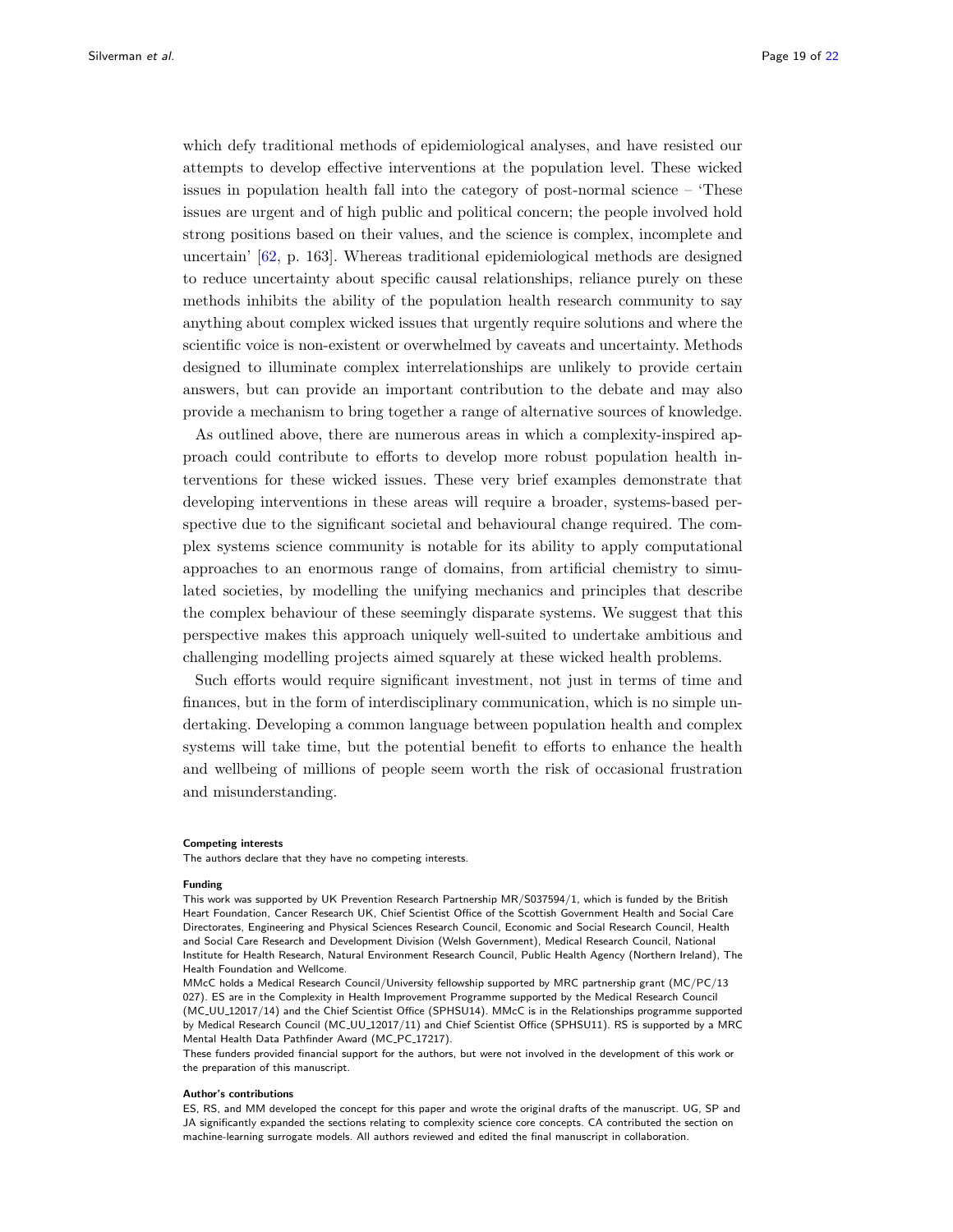#### Acknowledgments

CA would like to acknowledge the support of Research England's THYME Project.

#### Author details

<span id="page-19-2"></span><span id="page-19-0"></span><sup>1</sup>MRC/CSO Social and Public Health Sciences Unit, University of Glasgow, 200 Renfield Street, G2 3AX Glasgow, UK. <sup>2</sup>Department of Computer Science and Information Systems, Teesside University, TS1 3BX Middlesbrough, UK. <sup>3</sup>Institute of Health and Wellbeing, University of Glasgow, G12 8RZ Glasgow, UK.

#### <span id="page-19-1"></span>References

- <span id="page-19-3"></span>1. Oliver, K., Lorenc, T., Innvær, S.: New directions in evidence-based policy research: a critical analysis of the literature. Health Research Policy and Systems 12(1), 34 (2014). doi[:10.1186/1478-4505-12-34](http://dx.doi.org/10.1186/1478-4505-12-34)
- <span id="page-19-4"></span>2. Krieger, N., Davey Smith, G.: The tale wagged by the DAG: broadening the scope of causal inference and explanation for epidemiology. International Journal of Epidemiology 45(6), 1787–1808 (2016). doi[:10.1093/ije/dyw114](http://dx.doi.org/10.1093/ije/dyw114)
- <span id="page-19-5"></span>3. Vandenbroucke, J.P., Broadbent, A., Pearce, N.: Causality and causal inference in epidemiology: the need for a pluralistic approach. International Journal of Epidemiology 45(6), 1776–1786 (2016). doi[:10.1093/ije/dyv341](http://dx.doi.org/10.1093/ije/dyv341)
- <span id="page-19-6"></span>Lipton, P.: Inference to the Best Explanation. Routledge, London (2003)
- <span id="page-19-7"></span>5. Hiam, L., Harrison, D., McKee, M., Dorling, D.: Why is life expectancy in England and Wales 'stalling'? Journal of Epidemiology & Community Health 72(5), 404–408 (2018). doi[:10.1136/jech-2017-210401](http://dx.doi.org/10.1136/jech-2017-210401)
- <span id="page-19-8"></span>6. Rutter, H., Savona, N., Glonti, K., Bibby, J., Cummins, S., Diane Finegood, F.G., Harper, L., Hawe, P., Moore, L., Petticrew, M., Rehfuess, E., Shiell, A., Thomas, J., White, M.: Why we need a complex systems model of evidence for public health. The Lancet 390(10112), 2602–2604 (2017)
- <span id="page-19-9"></span>7. Andersson, C., Törnberg, A., Törnberg, P.: Societal systems – complex or worse? Futures 63, 145–157 (2014). doi[:10.1016/j.futures.2014.07.003](http://dx.doi.org/10.1016/j.futures.2014.07.003)
- <span id="page-19-10"></span>8. Rittel, H.W.J., Webber, M.M.: Dilemmas in a general theory of planning. Policy Sciences 4(2), 155–169 (1973). doi[:10.1007/BF01405730](http://dx.doi.org/10.1007/BF01405730)
- <span id="page-19-11"></span>9. Signal, L.N., Walton, M.D., Ni Mhurchu, C., Maddison, R., Bowers, S.G., Carter, K.N., Gorton, D., Heta, C., Lanumata, T.S., McKerchar, C.W., O'Dea, D., Pearce, J.: Tackling 'wicked' health promotion problems: a new zealand case study. Health Promotion International 28(1), 84–94 (2013). doi[:10.1093/heapro/das006](http://dx.doi.org/10.1093/heapro/das006)
- <span id="page-19-12"></span>10. Academy of Medical Sciences: Improving the Health of the Public by 2040: Optimising the Research Environment for a Healthier, Fairer Future. Academy of Medical Sciences, London, UK (2016)
- <span id="page-19-13"></span>11. Galea, S., Riddle, M., Kaplan, G.A.: Causal thinking and complex system approaches in epidemiology. International Journal of Epidemiology 39(1), 97 (2010). doi[:10.1093/ije/dyp296](http://dx.doi.org/10.1093/ije/dyp296)
- <span id="page-19-14"></span>12. Bedau, M.A.: Weak emergence. In: Tomberlin, J. (ed.) Philosophical Perspectives: Mind, Causation, and World vol. 11, pp. 375–399. Wiley, Hoboken, New Jersey (1997)
- <span id="page-19-15"></span>13. Gardner, M.: Wheels, Life and Other Mathematical Amusements. W.H. Freeman, New York (1983)
- <span id="page-19-16"></span>14. Rendell, P.: Turing universality of the game of life. In: Collision-based Computing, pp. 513–539. Springer, ??? (2002)
- <span id="page-19-17"></span>15. Schelling, T.C.: Dynamic models of segregation. Journal of Mathematical Sociology 1, 143–186 (1971)
- <span id="page-19-18"></span>16. Schelling, T.C.: Micromotives and Macrobehavior. W. W. Norton, New York City (1978)
- <span id="page-19-19"></span>17. Axelrod, R., Tesfatsion, L.: A beginner's guide to agent-based modelling in the social sciences. In: Tesfatsion, L., Judd, K.L. (eds.) Handbook of Computational Economics, Vol. 2: Agent-Based Computational Economics, p. . North Holland, Amsterdam (2005)
- <span id="page-19-20"></span>18. Gilbert, N., Tierna, P.: How to build and use agent-based models in social science. Mind and Society 1(1), 57–72 (2000)
- <span id="page-19-21"></span>19. Marshall, B.D.L., Galea, S.: Formalizing the Role of Agent-Based Modeling in Causal Inference and Epidemiology. American Journal of Epidemiology 181(2), 92-99 (2014). doi[:10.1093/aje/kwu274](http://dx.doi.org/10.1093/aje/kwu274)
- <span id="page-19-22"></span>20. Murray, E.J., Robins, J.M., Seage, G.R., Freedberg, K.A., Hern´an, M.A.: A Comparison of Agent-Based Models and the Parametric G-Formula for Causal Inference. American Journal of Epidemiology 186(2), 131–142 (2017). doi[:10.1093/aje/kwx091](http://dx.doi.org/10.1093/aje/kwx091)
- <span id="page-19-23"></span>21. Cherng, S.T., Tam, J., Christine, P.J., Meza, R.: Modelling the effects of e-cigarettes on smoking behaviour: implications for future adult smoking prevalence. Epidemiology 27(6), 819–826 (2016). doi[:10.1097/EDE.0000000000000497](http://dx.doi.org/10.1097/EDE.0000000000000497)
- <span id="page-19-24"></span>22. Schaefer, D.R., Adams, J., Haas, S.A.: Social networks and smoking: Exploring the effects of peer influence and smoker popularity through simulations. Health Education & Behavior 40(1\_suppl), 24-32 (2013). doi[:10.1177/1090198113493091](http://dx.doi.org/10.1177/1090198113493091)
- <span id="page-19-25"></span>23. Auchincloss, A.H., Diez Roux, A.V.: A new tool for epidemiology: The usefulness of dynamic-agent models in understanding place effects on health. American Journal of Epidemiology  $168(1)$ , 1 (2008). doi[:10.1093/aje/kwn118](http://dx.doi.org/10.1093/aje/kwn118)
- <span id="page-19-26"></span>24. Naimi, A.I.: Integrating complex systems thinking into epidemiologic research. Epidemiology 27(6), 843–847 (2016). doi[:10.1097/EDE.0000000000000538](http://dx.doi.org/10.1097/EDE.0000000000000538)
- <span id="page-19-27"></span>25. Yang, L., Gilbert, N.: Getting away from numbers: using qualitative observations in agent-based modelling. Advances in Complex Systems 11(02), 175–185 (2008). doi[:10.1142/S0219525908001556](http://dx.doi.org/10.1142/S0219525908001556)
- <span id="page-19-28"></span>26. Nianogo, R.A., Arah, O.A.: Agent-based modelling of noncommunicable diseases: a systematic review. American Journal of Public Health 105(3), 20–31 (2015)
- <span id="page-19-29"></span>27. Courgeau, D., Bijak, J., Franck, R., Silverman, E.: Model-based demography: Towards a research agenda. In: Grow, A., Van Bavel, J. (eds.) Agent-Based Modelling in Population Studies: Concepts, Methods, and Applications, pp. 29-51. Springer, Cham (2017). doi[:10.1007/978-3-319-32283-4](http://dx.doi.org/10.1007/978-3-319-32283-4_2)<sub>-2</sub>
- <span id="page-19-30"></span>28. Di Paolo, E.A., Noble, J., Bullock, S.: Simulation models as opaque thought experiments. In: Seventh International Conference on Artificial Life, pp. 497–506. MIT Press, Cambridge, MA (2000)
- <span id="page-19-31"></span>29. Susser, M., Susser, E.: Choosing a future for epidemiology: Ii. from black box to chinese boxes and eco-epidemiology. American journal of public health 86(5), 674–677 (1996)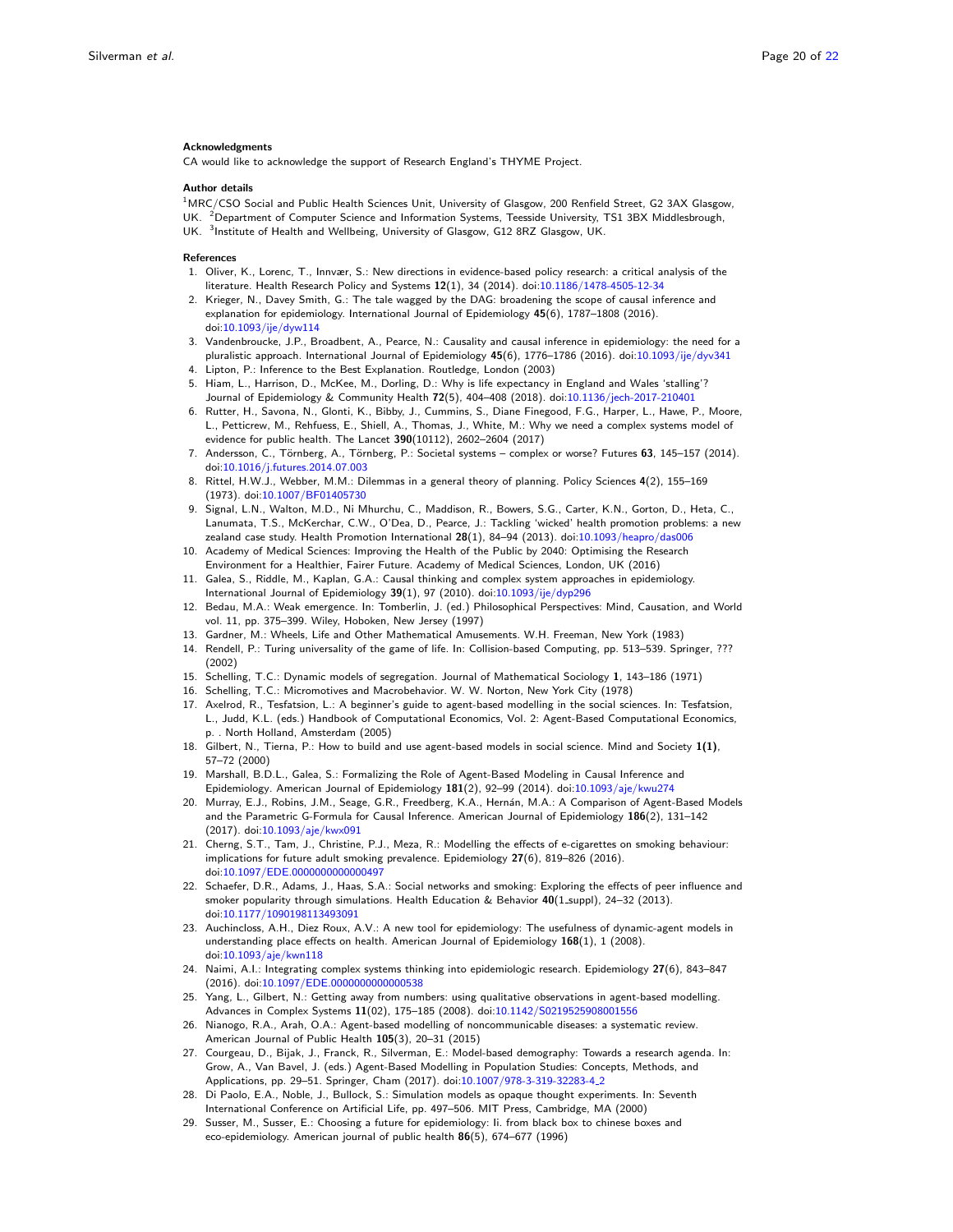- <span id="page-20-0"></span>30. Marshall, B.: Agent-based modelling. In: El-Sayed, A.M., Galea, S. (eds.) Systems Science and Population Health, pp. 29–51. Oxford University Press, Oxford, UK (2017)
- <span id="page-20-1"></span>31. Silverman, E., Bijak, J., Noble, J.: Feeding the beast: Can computational demographic models free us from the tyranny of data? In: Lenaerts, T., Giacobini, M., Bersini, H., Bourgine, P., Dorigo, M., Doursat, R. (eds.) Advances in Artificial Life, ECAL 2011, pp. 747–754. MIT Press, Cambridge, MA (2011)
- <span id="page-20-2"></span>32. Funtowicz, S.O., Ravetz, J.R.: Science for the post-normal age. Futures 25(7), 739–755 (1993). doi[:10.1016/0016-3287\(93\)90022-L](http://dx.doi.org/10.1016/0016-3287(93)90022-L)
- <span id="page-20-3"></span>33. O'Hagan, A.: Bayesian analysis of computer code outputs: A tutorial. Reliability Engineering and System Safety 91(10-11), 1290–1300 (2006)
- <span id="page-20-4"></span>34. Kennedy, M., O'Hagan, T.: Bayesian calibration of computer models. Journal of the Royal Statistical Society, Series B 63(3), 425–464 (2001)
- <span id="page-20-5"></span>35. Silverman, E., Hilton, J., Noble, J., Bijak, J.: Simulating the cost of social care in an ageing population. In: Rekdalsbakken, W., Bye, R.T., Zhang, H. (eds.) Proceedings of the 27th European Conference on Modelling and Simulation, pp. 689–695. Digitaldruck Pirrot, Dudweiler, Germany (2013)
- <span id="page-20-6"></span>36. Silverman, E., Geard, N., Noble, J.: Job insecurity in academic research employment: an agent-based model. In: Proceedings of the Artificial Life Conference 2016, pp. 460–467. MIT Press, Cambridge, MA (2016)
- <span id="page-20-7"></span>37. Parry, H.R., Topping, C.J., Kennedy, M.C., Boatman, N.D., Murray, A.W.A.: A bayesian sensitivity analysis applied to an agent-based model of bird population response to landscape change. Environmental Modelling and Software 45, 104-115 (2013). doi[:10.1016/j.envsoft.2012.08.006.](http://dx.doi.org/10.1016/j.envsoft.2012.08.006) Thematic Issue on Spatial Agent-Based Models for Socio-Ecological Systems
- <span id="page-20-8"></span>38. Kennedy, M.: Description of the Gaussian process model used in GEM-SA. Software manual. <http://ctcd.group.shef.ac.uk/gem.html>. Accessed 23/05/2012 (2004)
- <span id="page-20-9"></span>39. Pereda, M., Santos, J.I., Galán, J.M.: A brief introduction to the use of machine learning techniques in the analysis of agent-based models. In: Advances in Management Engineering, pp. 179–186. Springer, Berlin (2017)
- <span id="page-20-11"></span><span id="page-20-10"></span>40. Lamperti, F., Roventini, A., Sani, A.: Agent-based model calibration using machine learning surrogates (2017) 41. van der Hoog, S.: Deep learning in (and of) agent-based models: A prospectus. arXiv preprint arXiv:1706.06302
- <span id="page-20-12"></span>(2017) 42. Bambra, C.: Health inequalities and welfare state regimes: theoretical insights on a public health 'puzzle'.
- Journal of Epidemiology & Community Health 65(9), 740–745 (2011). doi[:10.1136/jech.2011.136333](http://dx.doi.org/10.1136/jech.2011.136333) 43. Shaw, R.J., Benzeval, M., Popham, F.: To what extent do financial strain and labour force status explain social
- <span id="page-20-13"></span>class inequalities in self-rated health? Analysis of 20 countries in the European Social Survey. PLOS ONE 9(10), 110362 (2014). doi[:10.1371/journal.pone.0110362](http://dx.doi.org/10.1371/journal.pone.0110362)
- <span id="page-20-14"></span>44. Mackenbach, J.P.: Can we reduce health inequalities? an analysis of the English strategy (1997–2010). Journal of Epidemiology & Community Health 65(7), 568-575 (2011). doi[:10.1136/jech.2010.128280](http://dx.doi.org/10.1136/jech.2010.128280)
- <span id="page-20-15"></span>45. Berkman, L.F.: Unintended consequences of social and economic policies for population health: towards a more intentional approach. European Journal of Public Health 21(5), 547 (2011). doi[:10.1093/eurpub/ckr124](http://dx.doi.org/10.1093/eurpub/ckr124)
- <span id="page-20-16"></span>46. Lorenc, T., Oliver, K.: Adverse effects of public health interventions: a conceptual framework. Journal of Epidemiology & Community Health 68(3), 288–290 (2014). doi[:10.1136/jech-2013-203118](http://dx.doi.org/10.1136/jech-2013-203118)
- <span id="page-20-17"></span>47. Nutt, D.J., King, L.A., Phillips, L.D.: Drug harms in the UK: a multicriteria decision analysis. The Lancet 376(9752), 1558–1565 (2010)
- <span id="page-20-18"></span>48. Hammersley, R.: Constraint theory: A cognitive, motivational theory of dependence. Addiction Research & Theory 22(1), 1–14 (2014). doi[:10.3109/16066359.2013.779678](http://dx.doi.org/10.3109/16066359.2013.779678)
- <span id="page-20-19"></span>49. Sylvia, M.P., Alan, W., John, H.: All drinking is not equal: how a social practice theory lens could enhance public health research on alcohol and other health behaviours. Addiction 113(2), 206–213 (2018). doi[:10.1111/add.13895](http://dx.doi.org/10.1111/add.13895)
- <span id="page-20-20"></span>50. Birckmayer, J.D., Holder, H.D., George S. Yacoubian, J., Friend, K.B.: A general causal model to guide alcohol, tobacco, and illicit drug prevention: Assessing the research evidence. Journal of Drug Education 34(2), 121–153 (2004)
- <span id="page-20-21"></span>51. Brennan, A., Meng, Y., Holmes, J., Hill-McManus, D., Meier, P.S.: Potential benefits of minimum unit pricing for alcohol versus a ban on below cost selling in England 2014: a modelling study. BMJ 349, 5452 (2014). doi[:10.1136/bmj.g5452](http://dx.doi.org/10.1136/bmj.g5452)
- <span id="page-20-22"></span>52. Holmes, J., Meng, Y., Meier, P.S., Brennan, A., Angus, C., Campbell-Burton, A., Guo, Y., Hill-McManus, D., Purshouse, R.C.: Effects of minimum unit pricing for alcohol on different income and socioeconomic groups: a modelling study. The Lancet 383(9929), 1655–1664 (2014)
- <span id="page-20-23"></span>53. Macdonald, L., Olsen, J.R., Shortt, N.K., Ellaway, A.: Do 'environmental bads' such as alcohol, fast food, tobacco, and gambling outlets cluster and co-locate in more deprived areas in glasgow city, scotland? Health & Place 51, 224-231 (2018). doi[:10.1016/j.healthplace.2018.04.008](http://dx.doi.org/10.1016/j.healthplace.2018.04.008)
- <span id="page-20-24"></span>54. Schroeder, J.R., Latkin, C.A., Hoover, D.R., Curry, A.D., Knowlton, A.R., Celentano, D.D.: Illicit drug use in one's social network and in one's neighborhood predicts individual heroin and cocaine use. Annals of epidemiology 11(6), 389–394 (2001)
- <span id="page-20-25"></span>55. Homish, G.G., Leonard, K.E.: The social network and alcohol use. Journal of Studies on Alcohol and Drugs 69(6), 906–914 (2008). doi[:10.15288/jsad.2008.69.906](http://dx.doi.org/10.15288/jsad.2008.69.906)
- <span id="page-20-26"></span>56. Apostolopoulos, Y., Lemke, M., Barry, A., Lich, K.H.: Moving alcohol prevention research forward – part I: introducing a complex systems paradigm. Addiction  $113(2)$ ,  $353-362$   $(2018)$ . doi: $10.1111$ /add.13955
- <span id="page-20-27"></span>57. Institute of Medicine: Bridging the Evidence Gap in Obesity Prevention: A Framework to Inform Decision Making. National Academy Press, Washington, D.C., USA (2010)
- <span id="page-20-28"></span>58. Foresight: Tackling Obesities: Future Choices. Government Office for Science, London, UK (2007)
- <span id="page-20-29"></span>59. Skinner, A.C., Foster, E.M.: Systems science and childhood obesity: a systematic review and new directions. Journal of Obesity 2013, 10 (2013). doi[:10.1155/2013/129193](http://dx.doi.org/10.1155/2013/129193)
- <span id="page-20-30"></span>60. Levy, D.T., Mabry, P.L., Wang, Y.C., Gortmaker, S., Huang, T.T.-K., Marsh, T., Moodie, M., Swinburn, B.: Simulation models of obesity: a review of the literature and implications for research and policy. Obesity Reviews 12(5), 378–394 (2011). doi[:10.1111/j.1467-789X.2010.00804.x](http://dx.doi.org/10.1111/j.1467-789X.2010.00804.x)